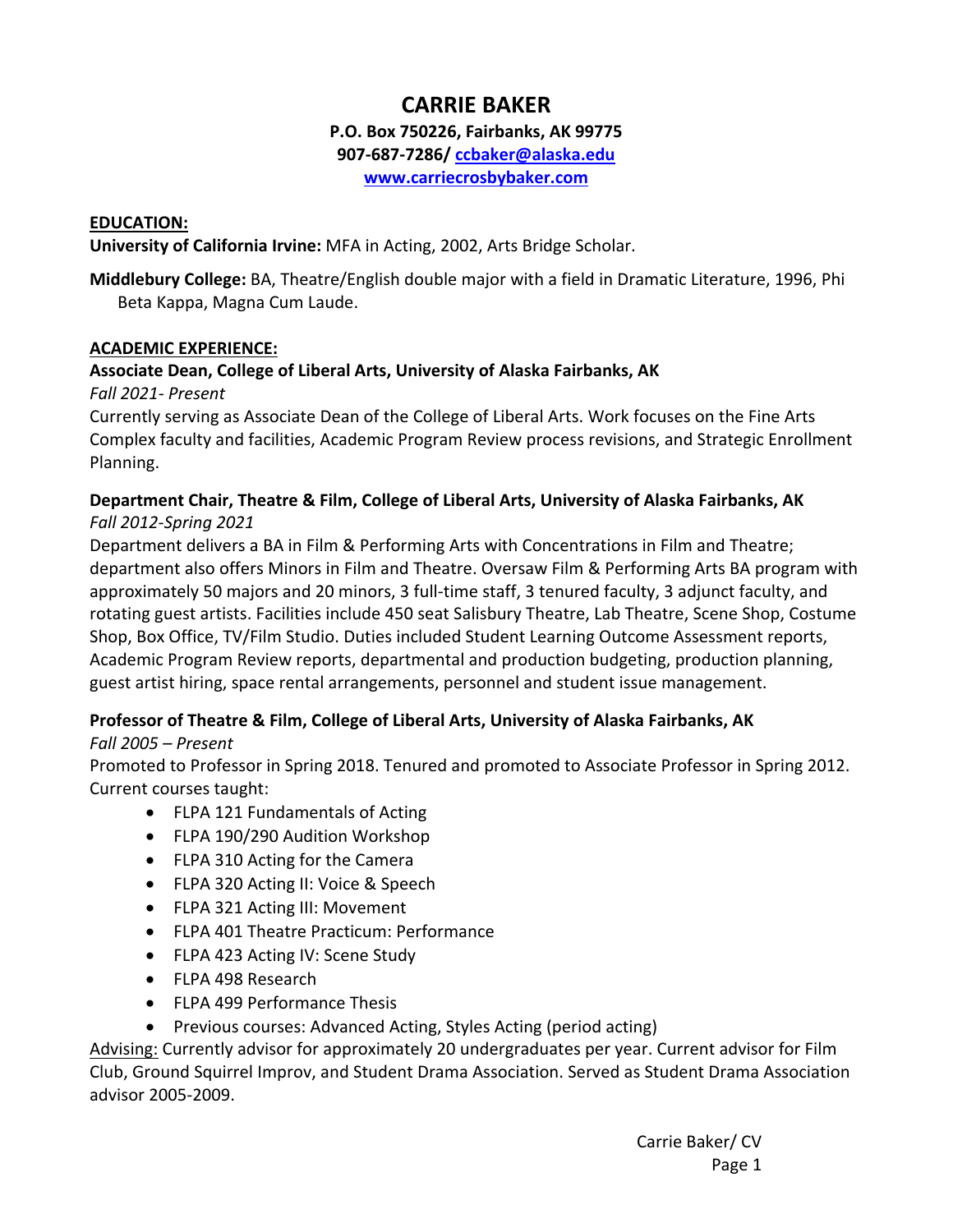Research/ Creative Activity: stage acting (AEA contracts: New York and Regional Theatre) and film acting (SAG contracts); commercial voiceover work; acting with Theatre UAF Performance Lab (TUPL), Art on the Grid and the Arctic Region Supercomputing Center; directing *Turandot* (Fairbanks Symphony Orchestra), *The Telephone*, *Verdi and the Bard* (Opera Fairbanks), *Dead Man's Cell Phone, Five Women Wearing the Same Dress*, *Stop Kiss*, *Speech & Debate*, *How I Learned to Drive*, *The Laramie Project*, *The Two Gentlemen of Verona*, *Three Days of Rain* (Theatre UAF), *The Taming of the Shrew* (Fairbanks Shakespeare Theatre). Creative activity also includes serving as casting director, producer, fight director, and vocal coach for various theatre and film productions.

Service: Associate Dean, Theatre & Film Department Chair, Dean's Advisory Committee, Peer Unit Committee Chair, Faculty Senate, Program Review Implementation Committee, Curricular Affairs Committee, General Education Revitalization Committee, Fairbanks Shakespeare Theatre's Board of Directors (Vice President) and Advisory Council, the National Advisory Board for the Last Frontier Theatre Conference, and Hussian College's (Los Angeles, CA) National Program Advisory Committee. Service also includes numerous guest lectures, public speaking coaching, and outreach in local schools.

# **Visiting Assistant Professor of Theatre, Middlebury College, Middlebury VT**

## *Fall 2004*

Taught two sections of *Introduction to Acting* and guest directed the First Year Production. Work in *Introduction to Acting* included improvisation, monologues, and scene study geared toward introducing students to the fundamentals of acting.

## **Acting Instructor, University of California, Irvine CA**

## *Fall 2000 ‐ Spring 2002*

Taught undergraduate tri‐level introductory acting series: *Improvisation, Scene Study,* and *Audition Technique*. Created curriculum, syllabus, and grading system for classes of 30 students each quarter. Used improvisation exercises, monologues, and scene study to introduce students to the fundamentals of stage acting.

# **Voice Instructor, University of California, Irvine CA**

# *Spring 2002*

Taught undergraduate voice and speech class. Created curriculum, syllabus, and grading system for class of 15 students. Taught Fitzmaurice and Linklater vocal techniques, vocal anatomy, and the International Phonetic Alphabet.

# **Teaching Assistant, Theatre History, University of California, Irvine CA**

## *Fall 2000 ‐ Spring 2002*

Tutored students in writing skills and graded critical essays and exams for an undergraduate and graduate level theatre history class. Served as an advisor for 20 students.

## **Acting / Voice Instructor, Summer Shakespeare Congress, Utah Shakespeare Festival, Cedar City UT** *Summer 2001, 2002*

Taught for Shakespeare educational program affiliated with the Utah Shakespeare Festival. Coached adult students on performing Shakespeare scenes and monologues. Served as guest actor on public panels discussing performing Shakespeare.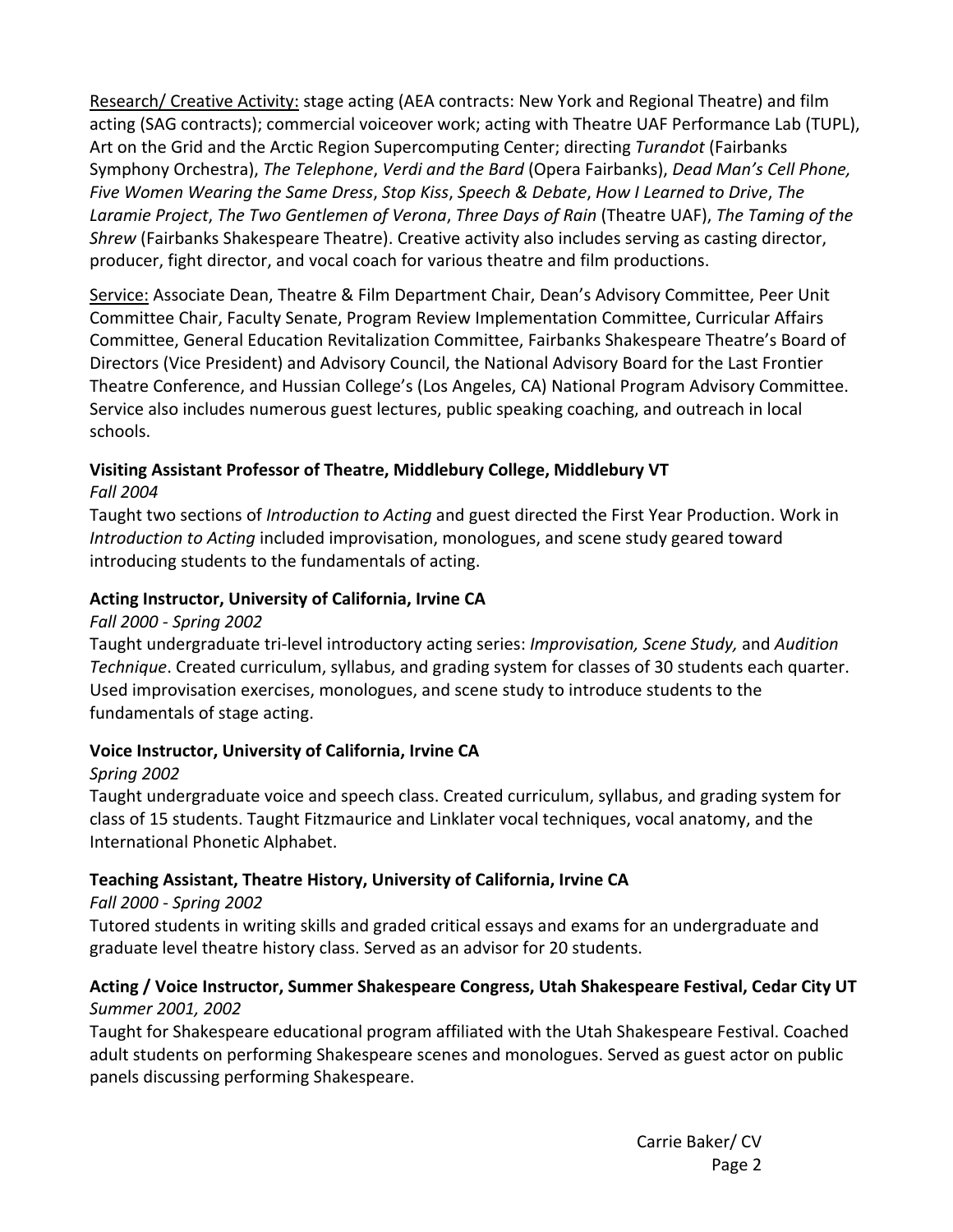## **Arts Bridge Scholar/ Shakespeare Instructor, University of California, Irvine CA**

## *Spring 2000, 2001*

Received a scholarship each semester to create and teach an *Acting Shakespeare* class for two public high schools in Laguna Beach and Fullerton. Classes introduced students and teachers to Shakespearean text analysis and scansion. Students acted in Shakespeare scenes and monologues and class culminated in a public performance.

## **Acting Teacher, Bethesda Academy of Performing Arts, Bethesda MD**

#### *Fall 1997 – Spring 1999*

Taught beginning and advanced acting to middle school students aged 11‐13. Used monologue and scene study to introduce students to the fundamentals of acting. Also taught movement class for 15 students aged 4‐5. Used theatre games, music, and visual arts to expand their creative minds.

# **Actor, Bethesda Academy of Performing Arts, Imagination Stage, Bethesda MD**

*Spring 1997* 

Acted in educational touring show, *The Cutting Edge*, written by Jason Kravitz. Performed for middle school and high school students and led post‐show discussions with students and faculty.

## **Acting Teacher, Washington Shakespeare Company, Arlington VA**

*Fall 1996, Spring1997* 

Co‐directed and acted with high school students and teachers in two fully mounted Shakespeare plays, *The Tempest* and *Much Ado About Nothing*.

## **Teaching Fellow, Northfield Mount Hermon School, Northfield MA**

*Summer 1995* 

Assistant taught summer high school classes in theatre and ran daily acting workshop. Supervised a dorm of 70 girls and coached soccer. Served as advisor for 10 girls.

#### **PERFORMANCE:**

**Website:** www.carriecrosbybaker.com

## **IMDB Page:** Carrie Baker IMDB

**Acting Resume:** Actors Equity Association (AEA), Screen Actors Guild‐ American Federation of Television and Radio Artists (SAG‐AFTRA)

#### **FILM**

MINING FOR RUBY *Mary (Lead)*  Story Knife Films Zoe Quist BROKEN LINES *Elisa (Lead)*  Film UAF Kavelina Torres THE MESSENGER *Jessie (Lead)*  Film UAF Kade Mendelowitz ALASKALAND *Julie (Supporting)*  Where's the Fire? Productions Chinonye Chukwu CHRONIC TOWN (Sundance 2008) *Bartender (Featured)*  Grey Jumper Productions Tom Hines EAT ME! *No Way Girl (Featured)* Anvil Productions, Inc. **Joe Talbott TELEVISION**  GUIDING LIGHT *Inmate (U/5)* CBS CBS Susan Strickler ED *Bowler (Featured Extra)*  NBC **NEW YORK THEATRE**  COYOTE RISING *Claire*  Coyote REP Jeanne LaSala CLYTEMNESTRA *Clytemnestra*  New Age Classics Productions Teresa Pond LEMON MERINGUE FAÇADE *Susan*  New Perspectives Theatre Co. Jackie Alexander AGAMEMNON *Clytemnestra*  New Age Classics Productions Teresa Pond

Carrie Baker/ CV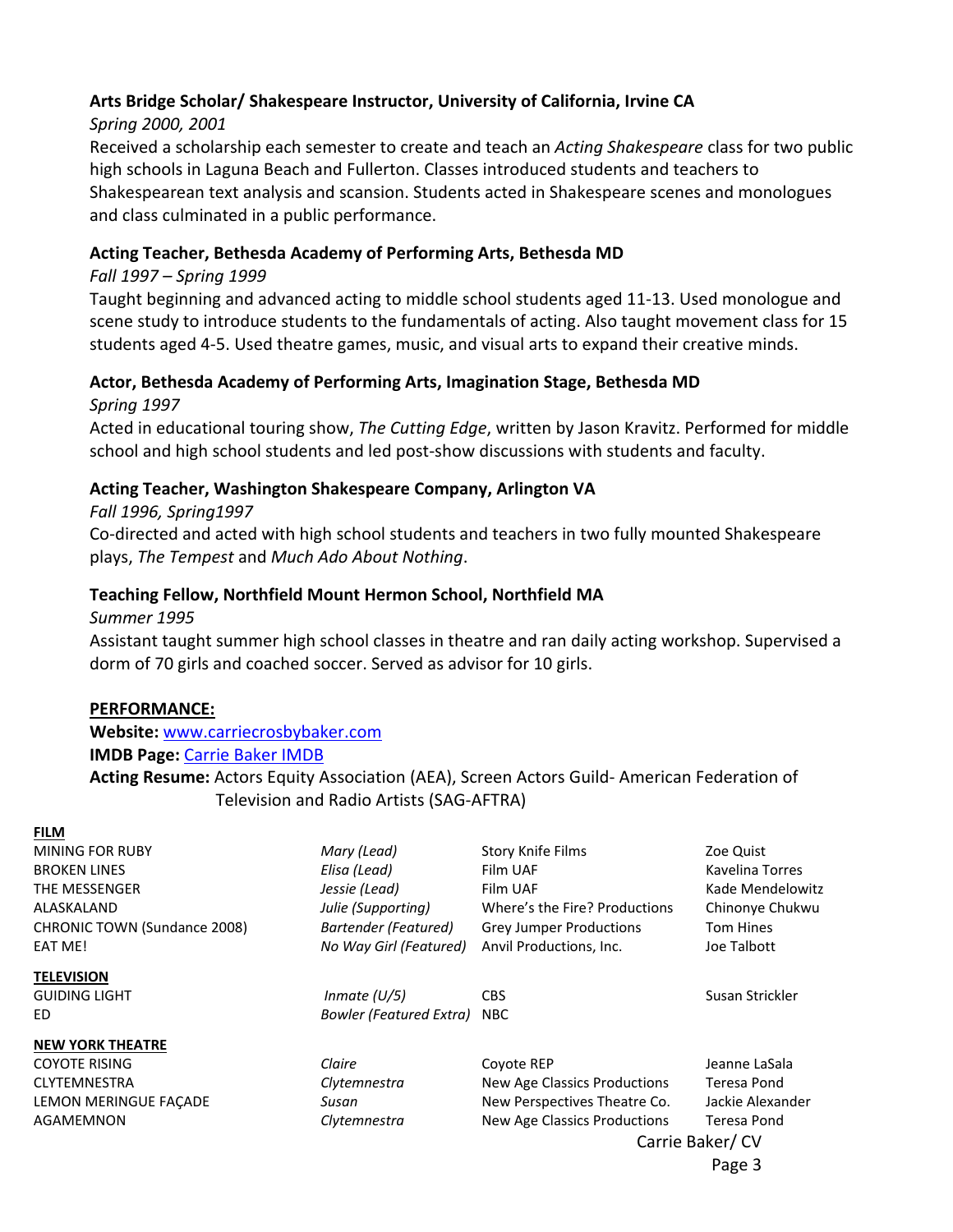| THE PRINCE                                   | Dorotea              | <b>Manhattan Theatre Source</b>             | Robert Cohen             |
|----------------------------------------------|----------------------|---------------------------------------------|--------------------------|
| <b>MERGERS AND ACQUISITIONS</b>              | Wanda                | New Perspectives Theatre Co.                | Anne Beaumont            |
| <b>GIRLS' NIGHT OUT</b>                      | Jackie               | <b>Festival of New Work: NYU</b>            | <b>Teresa Pond</b>       |
| <b>REGIONAL THEATRE (selected roles)</b>     |                      |                                             |                          |
| PETER AND THE WOLF                           | Narrator             | Fairbanks Symphony Orchestra                | <b>Eduard Zilberkant</b> |
| THE ASH GIRL                                 | Sadness              | Theatre UAF                                 | <b>Brian Cook</b>        |
| <b>VINEGAR TOM</b>                           | Alice                | Theatre UAF                                 | Stephan Golux            |
| THE SOUND OF A VOICE                         | Woman                | <b>Arctic Region Supercomputing</b>         | Scott Jackson            |
| <b>PERICLES</b>                              | Thaisa               | Fairbanks Shakespeare Theatre               | James B. Nicola          |
| <b>OTHELLO</b>                               | Emilia               | Utah Shakespeare Festival                   | Howard Jensen            |
| THE TWO GENTLEMEN OF VERONA                  | Silvia               | Utah Shakespeare Festival                   | <b>Paul Barnes</b>       |
| <b>JULIUS CAESAR</b>                         | Portia               | Utah Shakespeare Festival                   | Jim O'Connor             |
| <b>HAY FEVER</b>                             | Clara                | Utah Shakespeare Festival                   | <b>Paul Barnes</b>       |
| THE TEMPEST                                  | Juno                 | Utah Shakespeare Festival                   | Kathleen Conlin          |
| <b>SYLVIA</b>                                | Kate                 | <b>Summer Repertory Theatre</b>             | Irwin Appel              |
| 84 CHARING CROSS ROAD                        | <b>Maxine</b>        | <b>Summer Repertory Theatre</b>             | Jon Kretzu               |
| ROMEO AND JULIET                             | Lady Montague        | <b>Summer Repertory Theatre</b>             | Carla Spindt             |
| THE TAMING OF THE SHREW                      | Lucentio             | Washington Shakespeare Co.                  | Delia Taylor             |
| <b>CIGARETTES AND CHOCOLATE</b>              | Gail                 | Potomac Theatre Project                     | Cheryl Faraone           |
| <b>SCENES FROM AN EXECUTION</b>              | Supporta             | Potomac Theatre Project                     | Richard Romagnoli        |
| ANNA KARENINA                                | Princess Betsy       | Washington Stage Guild                      | John MacDonald           |
| <b>VLADIVOSTCK BLUES</b>                     | Lena                 | The Theatre Conspiracy                      | Jennifer Ambrosino       |
| <b>NEW ANATOMIES</b>                         | Natalie, Eugenie     | The Theatre Conspiracy                      | Jennifer Ambrosino       |
| ROCKING BACK AND FORTH                       | The Playwright       | <b>Fraudulent Productions</b>               | Jon Spitzer              |
| <b>FORKS AND KNIVES</b>                      | Kate                 | <b>Source Theatre Festival</b>              | <b>Gary Telles</b>       |
| <b>BARD ON WHEELS</b>                        | company member       | Washington Shakespeare Company Chris Henley |                          |
| THE CUTTING EDGE                             | Casey                | <b>Imagination Stage</b>                    | Janet Stanford           |
| ALICE IN WONDERLAND                          | <b>Duchess</b>       | <b>Irvine Barclay Theatre</b>               | Annie Loui               |
| CAT ON A HOT TIN ROOF                        | Maggie               | UC Irvine                                   | <b>Scott Werve</b>       |
| THE TIME OF YOUR LIFE                        | Mary                 | UC Irvine                                   | Eli Simon                |
| MEASURE FOR MEASURE                          | Mistress Overdone    | UC Irvine                                   | Joanne Yarrow            |
| <b>MARISOL</b>                               | June                 | <b>UC</b> Irvine                            | Roberto Prestigiacomo    |
| HOW I LEARNED TO DRIVE                       | <b>Female Chorus</b> | UC Irvine                                   | Jacob Russell Snyder     |
| IN THE BOOM BOOM ROOM                        | Helen                | UC Irvine                                   | <b>Bryan Doerries</b>    |
| THE LOVE OF THREE ORANGES                    | Fata Morgana         | UC Irvine                                   | Annie Loui               |
| <b>INDUSTRIAL FILM/ COMMERCIAL VOICEOVER</b> |                      |                                             |                          |
| GEORGETOWN MEDICAL                           | Waitress (Lead)      | Interactive Drama, Inc.                     |                          |

## DEPARTMENT OF DEFENSE *Lead*  Comtel Productions, Inc. LARSON'S JEWLERS *Voiceover*  Tanana Valley Television Mike Martinez ATHLETE OF THE MONTH *Voiceover*  Tanana Valley Television Mike Martinez

#### **TRAINING**

#### **M.F.A. ACTING ‐ UNIVERSITY OF CALIFORNIA, IRVINE B.A. THEATRE/ENGLISH ‐ MIDDLEBURY COLLEGE – Phi Beta Kappa, Magna Cum Laude**  ACTING: Robert Cohen, Eli Simon, Cheryl Faraone, Doug Sprigg, Clair Sinnett VOICE/SPEECH: Dudley Knight, Phil Thompson, Deborah Cahn, Lynn Watson, Dennis Castellano MOVEMENT: Donald McKayle, Annie Loui / COMBAT : Chris Villa SPORTS: Marathon Running (NYC 2003, LA 2002), Lacrosse (NCAA Championship Team), Soccer

#### **Actor, Theatre UAF Performance Lab (TUPL), Fairbanks AK**

#### *January 2010‐Fall 2012*

Member of performance research group. Performed in *In a Time of Change: Envisioning the Future* (World Premiere) which was collaboratively conceived and written by members of Theatre UAF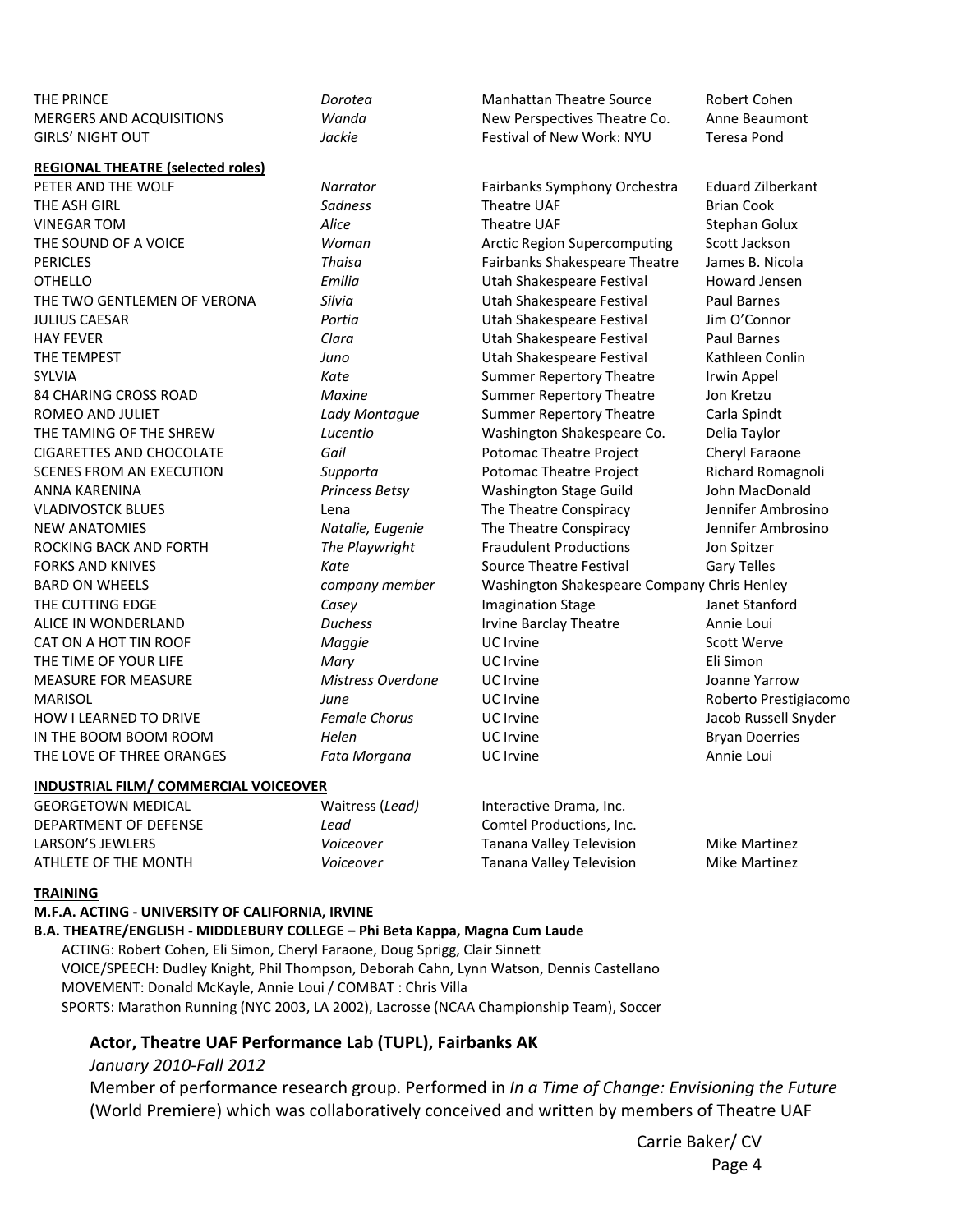Performance Laboratory and funded by the National Science Foundation, Bonanza Creek Long Term Ecological Research Station and Fairbanks Arts Association, Fairbanks, AK.

#### **Founding Company Member, Coyote Rep Theatre Company, New York NY**

*Winter 2005‐Spring 2011*  Founding member of theatre company in New York City.

#### **Actor,** *Art on the Grid***, Arctic Region Supercomputing Center, Fairbanks AK**

*Spring 2006‐ Spring 2010* 

The Arctic Region Supercomputing Center, Another Language Performing Arts Company http://anotherlanguage.org/, and the University of Utah Center for High Performance Computing presented award‐winning InterPlay performances *Dancing on the Banks of Packet Creek*, *Nel Tempo di Sogno,* and *Event Horizon* directed by Jimmy and Beth Miklavcic. Choreographed contact improvisation movement piece, solo movement pieces, and authored self‐performed monologues. ArtGrid artists from: University of Utah, Boston University, University of Maryland, Purdue University, University of Alaska Fairbanks, and Ryerson University‐Toronto, Ontario Canada.

## **FILM FESTIVAL SCREENINGS (film acting roles):**

## *Mining for Ruby*

Alaska Premiere: Blue Loon, Fairbanks, AK 2014 University of Alaska Fairbanks: Salisbury Theatre, Fairbanks, AK 2014 Los Angeles "Red Carpet" Premiere: Downtown Independent Theatre, Los Angeles, CA 2014

## *AlaskaLand*

Anchorage International Film Festival: Anchorage, AK 2012 Trenton International Film Festival: Trenton, NJ 2012 Chicago International Film Festival: Chicago, IL 2012 Montreal International Black Film Festival: Montreal, Canada 2012 Philadelphia International Film Festival: Philadelphia, PA 2012 Detroit International Women's Video Festival: Detroit, MI 2012 Drake University: Des Moines, IA 2012 DePauw University: Greencastle, IN 2012 Martha Vineyard's African American Film Festival: Martha's Vineyard, MA 2012 New York African Film Festival at Lincoln Center: New York, NY 2013 Pan African Film Festival: Los Angeles, CA 2013 New Voices in Black Cinema: Brooklyn Art Museum, Brooklyn, NY 2013

## *Chronic Town*

Sundance Film Festival: Park City, UT 2008

## **FILM FESTIVAL SCREENINGS (film production):**

## *Pink Violet*

Anchorage International Film Festival: Anchorage, AK 2020 Stone Flower Youth Film Festival (Best Short Film: International): Sverdlovsk, Russia 2020

#### *Bodies of Water*

Oaxaca FilmFest: Oaxaca, Mexico 2019 Anchorage International Film Festival: Anchorage, AK 2018 Equinox Women's Short Film Festival: Palmer, AK 2019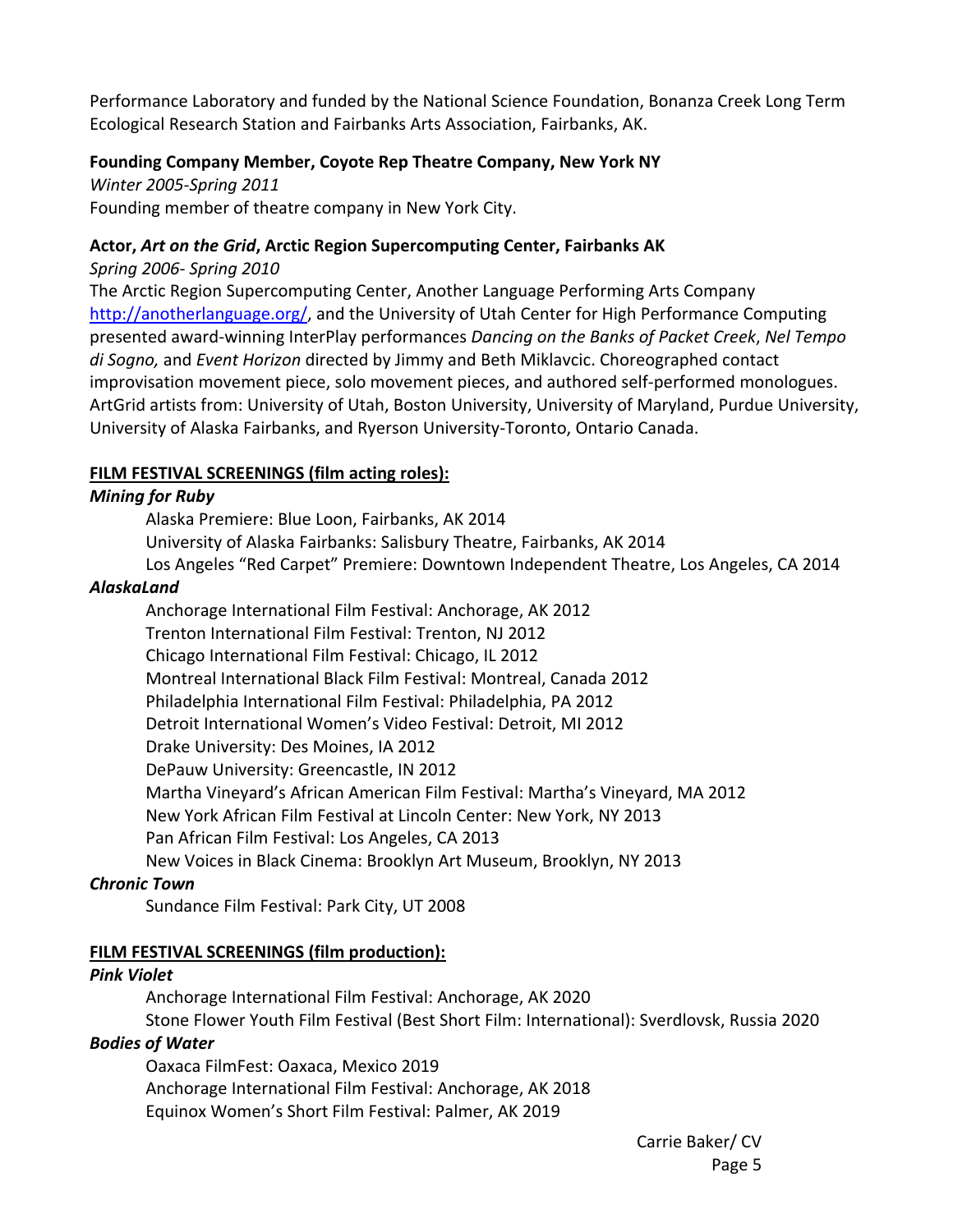#### **DIRECTING:**

#### **Director,** *Dead Man's Cell Phone,* **University of Alaska Fairbanks, Fairbanks AK**  *Spring 2019*

*Dead Man's Cell Phone* by Sarah Ruhl produced by Theatre UAF.

## **1st Assistant Director,** *The Power of Words***, University of Alaska Fairbanks, Fairbanks AK**

*Fall 2017 (currently in post‐production) The Power of Words* by Joe Yates, directed by Maya Salganek, produced by Film UAF.

#### **Director,** *Five Women Wearing the Same Dress,* **University of Alaska Fairbanks, Fairbanks AK**  *Spring 2017*

*Five Women Wearing the Same Dress* by Alan Ball produced by Theatre UAF.

#### **2nd Second Assistant Director,** *Bodies of Water,* **University of Alaska Fairbanks, Fairbanks, AK**  *Fall 2018*

*Bodies of Water* by Adrina Knutson, directed by Maya Salganek, produced by Film UAF.

## **Director,** *Turandot,* **Fairbanks Symphony Orchestra, Fairbanks AK**

*Spring 2016*  Opera stage director for *Turandot* by Puccini produced by Fairbanks Symphony Orchestra.

## **Director,** *Stop Kiss,* **University of Alaska Fairbanks, Fairbanks AK**

*Fall 2015 Stop Kiss* by Diana Son produced by Theatre UAF.

## **Director,** *Verdi and the Bard***, Opera Fairbanks, Fairbanks AK**

*Fall 2013*  Opera stage director for selected scenes from *MacBeth, Otello, Falstaff* by Verdi produced by Opera Fairbanks and Fairbanks Shakespeare Theatre.

## **Director,** *Speech & Debate***, University of Alaska Fairbanks, Fairbanks AK**

*Spring 2013 Speech & Debate* by Stephen Karam produced by Theatre UAF.

# **Director,** *The Telephone***, Opera Fairbanks, Fairbanks AK**

*Spring 2011 The Telephone* by Menotti produced by Opera Fairbanks.

# **Director,** *How I Learned to Drive***, University of Alaska Fairbanks, Fairbanks AK**

*Fall 2009 How I Learned to Drive* by Paula Vogel produced by Theatre UAF.

## **Director,** *The Laramie Project***, University of Alaska Fairbanks, Fairbanks AK**

*Fall 2008 The Laramie Project* by Moises Kaufman and the Members of the Tectonic Theatre Project produced by Theatre UAF.

#### **Director,** *The Taming of the Shrew***, Fairbanks Shakespeare Theatre, Fairbanks AK**  *Summer 2008*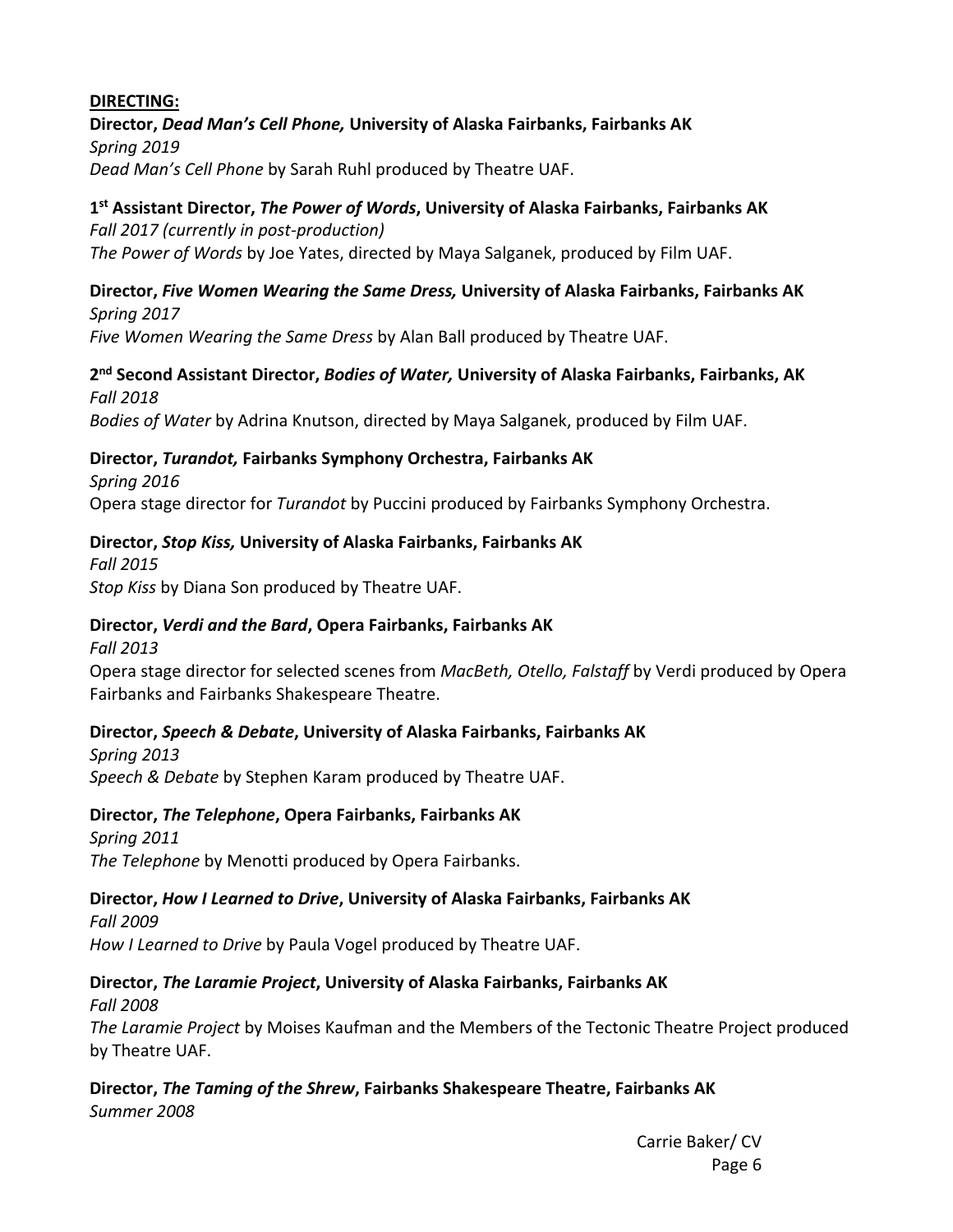*The Taming of the Shrew* by Shakespeare produced by FST.

#### **Director,** *The Two Gentlemen of Verona***, University of Alaska Fairbanks, Fairbanks AK**  *Fall 2007*

*The Two Gentlemen of Verona* by Shakespeare produced by Theatre UAF.

## **Director,** *Three Days of Rain***, University of Alaska Fairbanks, Fairbanks AK**

*Fall 2006* 

*Three Days of Rain* by Richard Greenberg produced by Theatre UAF.

#### **Guest Director,** *DIVE***, Middlebury College, Middlebury VT**

 *Fall 2004* 

 Directed ten actors in the Sixth Annual First‐Year Show, *DIVE: An Evening of Scenes, Monologues, and Movement* produced by Middlebury College Theatre Department.

#### **Assistant Director,** *Wearable Art Fashion Show***, University of Alaska Fairbanks, Fairbanks AK** *Spring 2006*

Assistant Director for Theatre UAF's spring fundraising event. Blocked approximately 35 actors in runway‐style fashion show.

## **CASTING:**

#### **Casting Director,** *Pink Violet,* **University of Alaska Fairbanks, Fairbanks AK**

*Fall 2019 Pink Violet* by Keziah Anderson, directed by Keziah Anderson, produced by Film UAF.

#### **Casting Assistant,** *Molly of Denali,* **WGBH‐Boston & Film UAF, Fairbanks AK**

*Fall 2018* 

*Molly of Denali*, produced by WGBH‐Boston.

# **Casting Director,** *A Night for Conversation,* **University of Alaska Fairbanks, Fairbanks AK**

*Fall 2018* 

*A Night for Conversation* by Kade Mendelowitz, directed by Kade Mendelowitz, produced by Film UAF.

## **Casting Director,** *The Power of Words***, University of Alaska Fairbanks, Fairbanks AK**

*Fall 2017 The Power of Words* by Joe Yates, directed by Maya Salganek, produced by Film UAF.

# **Casting Director,** *Bodies of Water,* **University of Alaska Fairbanks, Fairbanks, AK**

*Fall 2016 Bodies of Water* by Adrina Knutson, directed by Maya Salganek, produced by Film UAF.

#### **PRODUCING:**

# **Associate Producer,** *Seminar,* **University of Alaska Fairbanks, Fairbanks, AK**

*Spring 2022* 

*Seminar* by Theresa Rebeck, directed by Tom Robenolt, produced by Theatre UAF.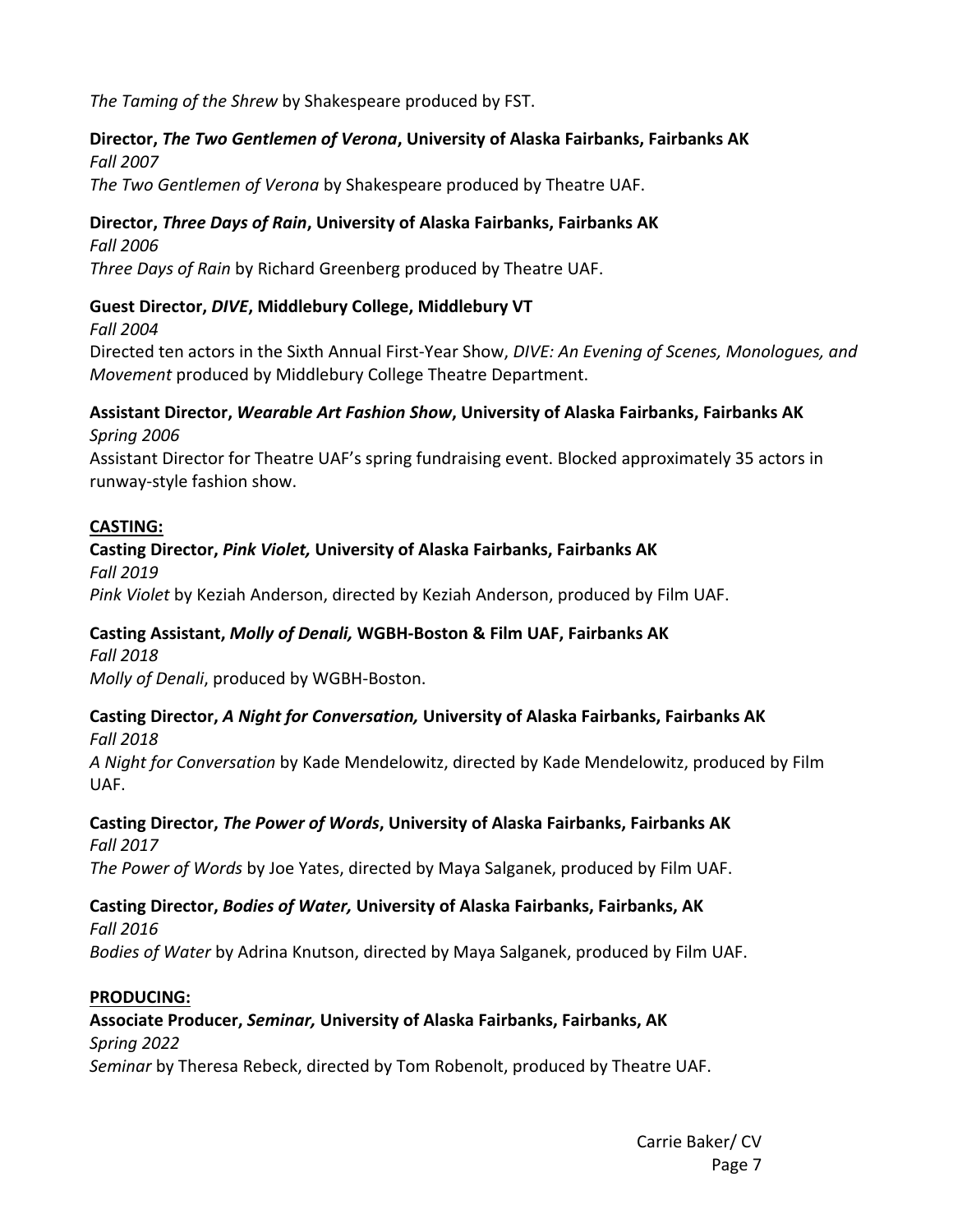## **Associate Producer,** *The Misanthrope,* **University of Alaska Fairbanks, Fairbanks, AK**

*Fall 2021* 

*The Misanthrope* by Tim Mooney (Moliere), directed by Michael Shaffer, produced by Theatre UAF.

## **Co‐Producer,** *Pride & Prejudice,* **University of Alaska Fairbanks, Fairbanks AK**

*Spring 2021* 

*Pride & Prejudice* by Kate Hamill, directed by Rebecca George, produced by Theatre UAF.

# **Producer,** *She Kills Monsters: Virtual Realms,* **University of Alaska Fairbanks, Fairbanks AK**

*Fall 2020* 

*She Kills Monsters: Virtual Realms* by Qui Nguyen, directed by Tom Robenolt, produced by Theatre UAF.

## **Co‐Producer,** *Avenue Q,* **Interior Independent Theatre & University of Alaska Fairbanks, Fairbanks AK**

*Fall 2018*

*Avenue Q,* by Lopez, Marx, Whitty, directed by Gwen Brazier.

# **Co‐Producer,** *Alaska Overnighters,* **University of Alaska Fairbanks, Fairbanks AK**

*Fall 2018*

*Alaska Overnights: 24‐hour play festival,* directed by Dawson Moore, Andrew Cassel, BD Rogers.

# **Producer,** *A Midsummer Night's Dream,* **University of Alaska Fairbanks, Fairbanks AK**

*Spring 2018* 

*A Midsummer Night's Dream,* by William Shakespeare directed by Andrew Cassel.

## **Producer,** *This Girl Laughs, This Girl Cries, This Girl Does Nothing,* **University of Alaska Fairbanks, Fairbanks AK**

*Spring 2018* 

*This Girl Laughs, This Girl Cries, This Girl Does Nothing,* by Finegan Kruckemeyer directed by Abigail Van Patter.

## **PUBLICATIONS:**

- Baker, C. C., Quist, Z., Ponickly, D., Salganek, E. M., *Looking for Love in Alaska*, Story Knife Films and Lock & Monkey Productions. Feature Film Digital Release: available on iTunes, Amazon, Vudu, GooglePLay. International Distribution: Multivisionanaire, 2014.
- Baker, C. C., Quist, Z., Ponickly, D., Salganek, E. M., *Mining for Ruby*, Story Knife Films and Lock & Monkey Productions. Feature Film Digital Release: available on iTunes, Amazon, Vudu, GooglePLay Domestic Distribution: Gravitas Ventures, 2014.
- Baker, C.C., Chukwu, C., Salganek, E. M., *alaskaLand*, Where's the Fire Productions. Feature Film Digital Release: available on iTunes, iPhone, AppleTV, iPad, GooglePlay, VUDU, PlayStation and XBOX. Domestic & International Distribution: New World Media, 2013.
- Baker, C.C., Mendelowitz, K., Salganek, E.M., *The Messenger*, Multimakers Multimedia and Theatre UAF. Feature Film DVD release, 2012.
- Baker, C.C., Hines, T., Salganek, E.M., *Chronic Town*, Pathfinder Home Ent. Feature Film DVD release, 2010.
- Baker, C.C. "Director's Notes for *The Laramie Project*," *Northwest Theatre Review*, Vol. 15, 2009.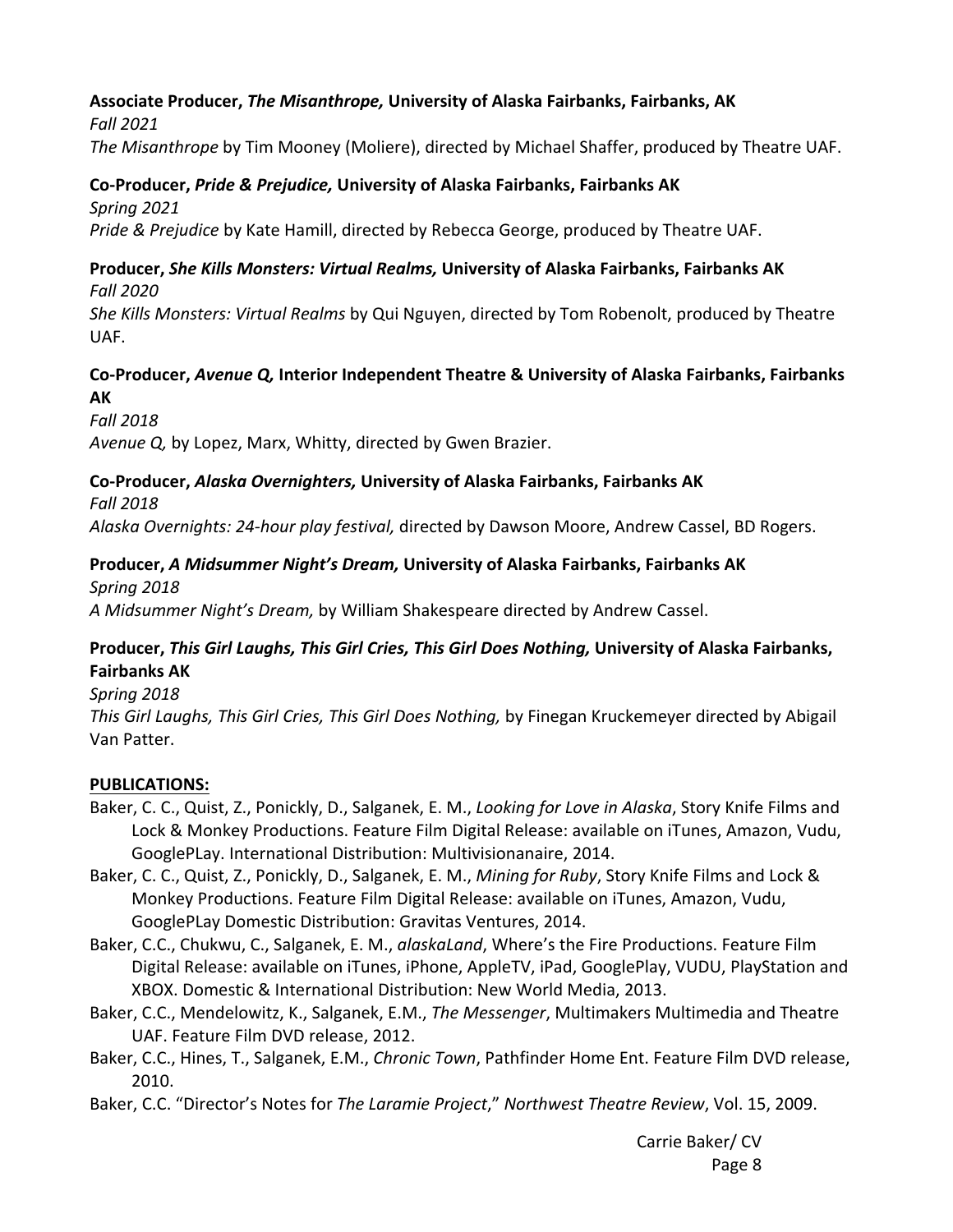Baker, C.C., Taylor, D., *The Taming of the Shrew*, Washington Shakespeare Company, Chroma Group, Ltd., Washington Area Performing Arts Video Archive. Live Performance DVD, 2005.

#### **CONFERENCE PRESENTATIONS:**

## **Featured Artist, Valdez Theatre Conference: Valdez, AK**

*June 2018* 

 Last Frontier Theatre Conference Featured Artist: playlab panelist (six plays) and workshop presentation *Stage Combat.* 

#### **Actor, Valdez Theatre Conference: Valdez, AK**

*June 2018*  Played Leah in staged reading of *The Unlikely Survival of Amos Benson* by Kate Rich.

## **Featured Artist, Last Frontier Theatre Conference: Valdez, AK**

*June 2017* 

 Last Frontier Theatre Conference Featured Artist: playlab panelist (five plays) and workshop presentation *Creative Movement for the Actor.* 

## **Actor, Last Frontier Theatre Conference: Valdez, AK**

*June 2017* 

 Actor in *Where Do We Go From Here? An Evening with the Featured Artists* directed by Peter Ellenstein.

## **Actor, Last Frontier Theatre Conference: Valdez, AK**

*June 2017*  Played Persy in staged reading of *Rub‐a‐Dub‐Dub* by Randall David Cook.

## **Guest Artist: Theatre/Acting, Fairbanks Summer Arts Festival: Fairbanks, AK**

*July 2013*  Fairbanks Summer Arts Festival Guest Artist: taught two‐week long class *Scene Study.*

## **Guest Artist: Theatre/Acting, Fairbanks Summer Arts Festival: Fairbanks, AK**

*July 2012* 

Fairbanks Summer Arts Festival Guest Artist: taught two‐week long class *Scene Study* and mini‐ workshop *Monologue Auditions*.

## **Guest Artist: Theatre/Acting, Fairbanks Summer Arts Festival: Fairbanks, AK**

*July 2011* 

Fairbanks Summer Arts Festival Guest Artist: taught two‐week long class *Fundamentals of Acting* and mini workshop *Acting for the Camera*.

## **Guest Artist: Shakespeare, Fairbanks Summer Arts Festival: Fairbanks, AK**

*July 2010* 

 Fairbanks Summer Arts Festival Guest Artist: taught two‐week long classes *Introduction to Shakespeare, From the Director's Chair,* and *Shakespeare for Teachers and Drama Coaches.* 

# **Featured Artist, Last Frontier Theatre Conference: Valdez, AK**

*May 2010*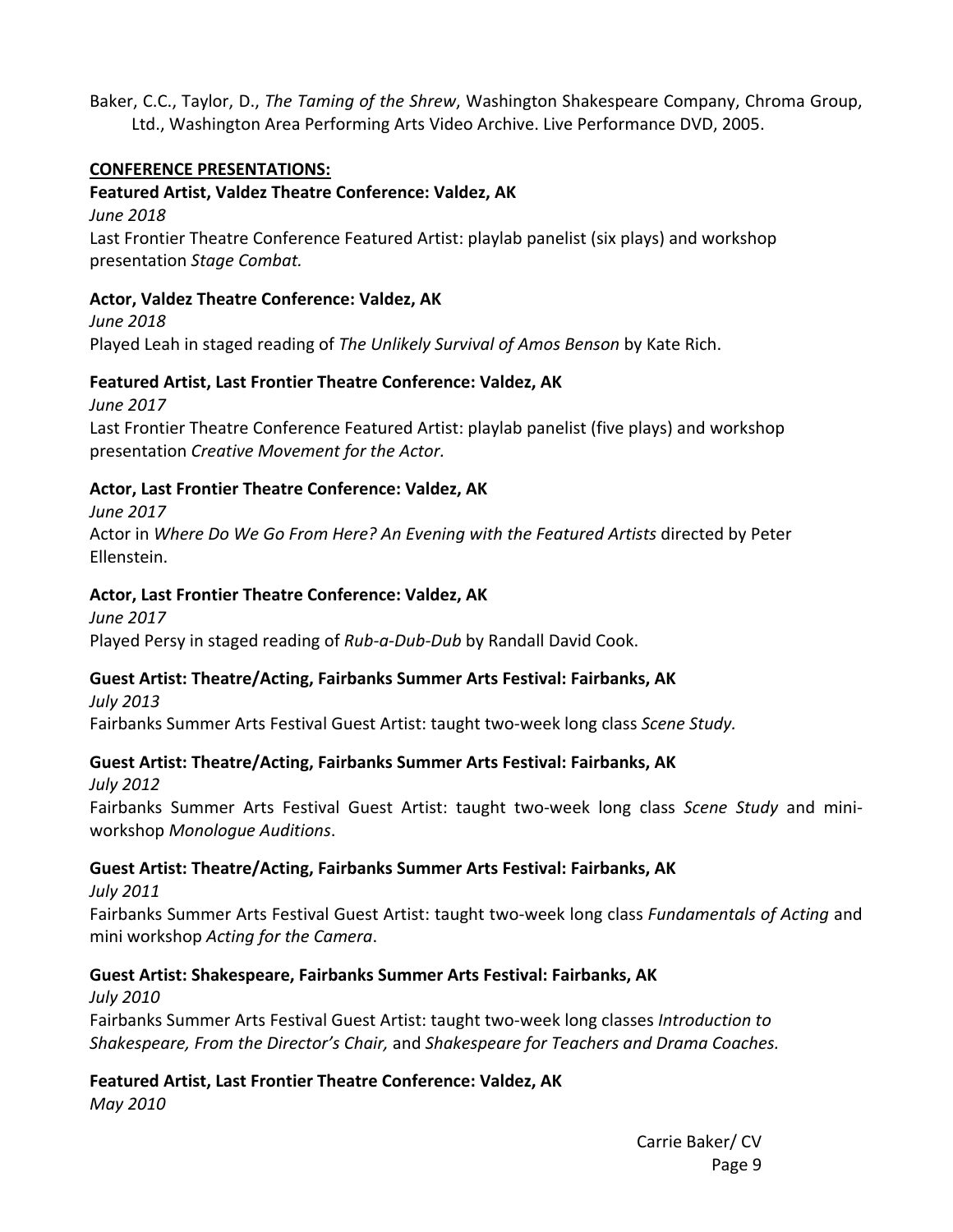Last Frontier Theatre Conference Featured Artist: playlab actor, playlab panelist, and workshop presentations *Voice for the Actor* and *How to Act in a Staged Reading.* 

#### **Actor, Last Frontier Theatre Conference: Valdez, AK**

*May 2010* 

Actor in *Flights of Fancy: An Evening with the Featured Artists* directed by Erma Durnko.

#### **Actor, Last Frontier Theatre Conference: Valdez, AK**

*May 2010*  Played Elaine Fowler in staged reading of *The Unicorn* by Joe Barnes*.* 

#### **Actor, Last Frontier Theatre Conference: Valdez, AK**

*May 2010*  Played Harriet Kernigham in staged reading of *Kaput* by David Guaspari*.* 

#### **Actor, Last Frontier Theatre Conference: Valdez, AK**

*May 2010*  Played Mary Jo Kopechne in staged reading of *Dark Side of the Moon* by Damon Chua*.* 

#### **Featured Artist, Last Frontier Theatre Conference: Valdez, AK**

*June 2009* 

 Last Frontier Theatre Conference Featured Artist: playlab actor and workshop presentations *Voice for the Actor* and *Daily Vocal Warm‐ups for Actors.* 

#### **Actor, Last Frontier Theatre Conference: Valdez, AK**

*June 2009*  Played role of "Deborah" in staged reading of a new play by Anna Moench *The Pillow Book.* 

## **Actor, Last Frontier Theatre Conference: Valdez, AK**

*June 2009*  Played role of "Norma" in staged reading of a new play by TM Derrickson *American Gothic.* 

## **Faculty Advisor, Last Frontier Theatre Conference: Valdez, AK**

*June 2008*  Off‐site faculty advisor for UAF Student Drama Association's production of *Split* by Ira Gammerman.

#### **Featured Artist, Last Frontier Theatre Conference: Valdez, AK**

*June 2007*  Last Frontier Theatre Conference Featured Artist: playlab panelist and workshop presentations, *Voice for the Actor* and *How to Act in a Staged Reading.* 

#### **Actor, Last Frontier Theatre Conference: Valdez, AK**

*June 2007*  Played role of "Helena" in staged reading of a new play by Jonathan Wallace *Caitlynn by Helen Langley, by Kate Imbroglio.* 

## **Actor, Women Playwrights International: Jakarta, Indonesia**

*November 2006*  Played the role of "Child" in a staged reading of new play *Home Again* by Lisa Baker.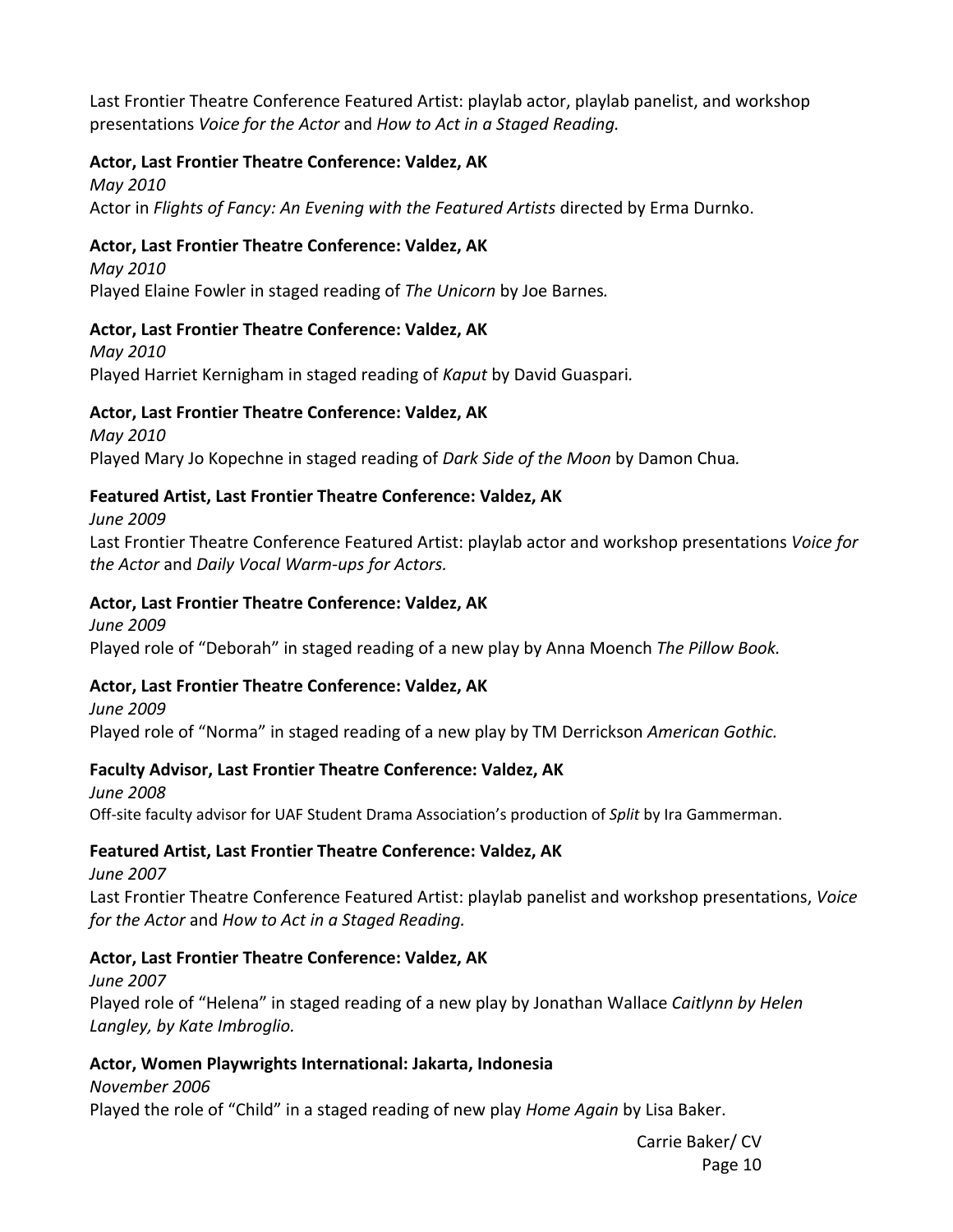#### **Actor, Internet2 Day: From the North to the Future: University of Alaska Fairbanks** *March 2006*

Performance demonstration of *Art on the Grid* performance of *Interplay: Dancing on the Banks of Packet Creek* in the Arctic Region Supercomputing Center's Discovery Lab.

## **VOICE & SPEECH COACHING:**

## **Dialect Coach (British),** *Pride & Prejudice***, University of Alaska Fairbanks, Fairbanks AK**  *Spring 2021*

*Pride & Prejudice* by Kate Hamill, directed by Rebecca George, produced by Theatre UAF.

# **Voice‐over Workshop Presenter,** *Molly of Denali,* **PBS/WGBH‐Boston, Corporation for Public Broadcasting & University of Alaska Fairbanks, Fairbanks AK and Anchorage, AK**

*Fall 2017‐19* 

Taught voice‐over acting workshop for children in Fairbanks, AK and Anchorage, AK in preparation for casting *Molly of Denali* PBS animated series. Collaborators: Maya Salganek, Princess Johnson.

## **Dialect Coach (British & Cockney),** *An Inspector Calls,* **University of Alaska Fairbanks, Fairbanks AK**  *Fall 2014*

*An Inspector Calls* by JB Priestly, directed by Brian Cook, produced by Theatre UAF.

# **Voice & Speech Coach,** *Tartuffe***, University of Alaska Fairbanks, Fairbanks AK**

*Spring 2014 Tartuffe* by Moliere, directed by Brian Cook, produced by Theatre UAF.

# **Vocal Coach,** *The Winter's Tale***, University of Alaska Fairbanks, Fairbanks AK**

*Spring 2011 The Winter's Tale* by Shakespeare, directed by Stephan Golux, produced by Theatre UAF.

#### **Vocal Coach,** *Can Can Plays the Bay at Nice***, University of Alaska Fairbanks, Fairbanks AK**  *Fall 2010*

*The Bay at Nice* by David Hare, *Can Can* by Romulus Linney, and *Play* by Samuel Beckett, directed by Stephan Golux, produced by Theatre UAF.

# **STAGE COMBAT:**

## **Stage Combat Choreographer,** *The Complete Works of William Shakespeare Abridged* **and** *Twelfth Night,* **Fairbanks Shakespeare Theatre, Fairbanks AK**

*June 2021* 

*The Complete Works of William Shakespeare Abridged*, directed by Paul Adasiak and *Twelfth Night*, directed by Tom Robenolt, produced by FST.

#### **Fight Director,** *Merry Wives of Windsor,* **Fairbanks Shakespeare Theatre, Fairbanks AK**  *June 2018*

*Merry Wives of Windsor*, directed by Tom Robenolt, produced by FST.

## **Stage Combat Choreographer,** *Almost Maine,* **Fairbanks Drama Association, Fairbanks AK**  *February 2016*

*Almost Maine* by John Cariani, directed by Paul Adasiak, produced by FDA.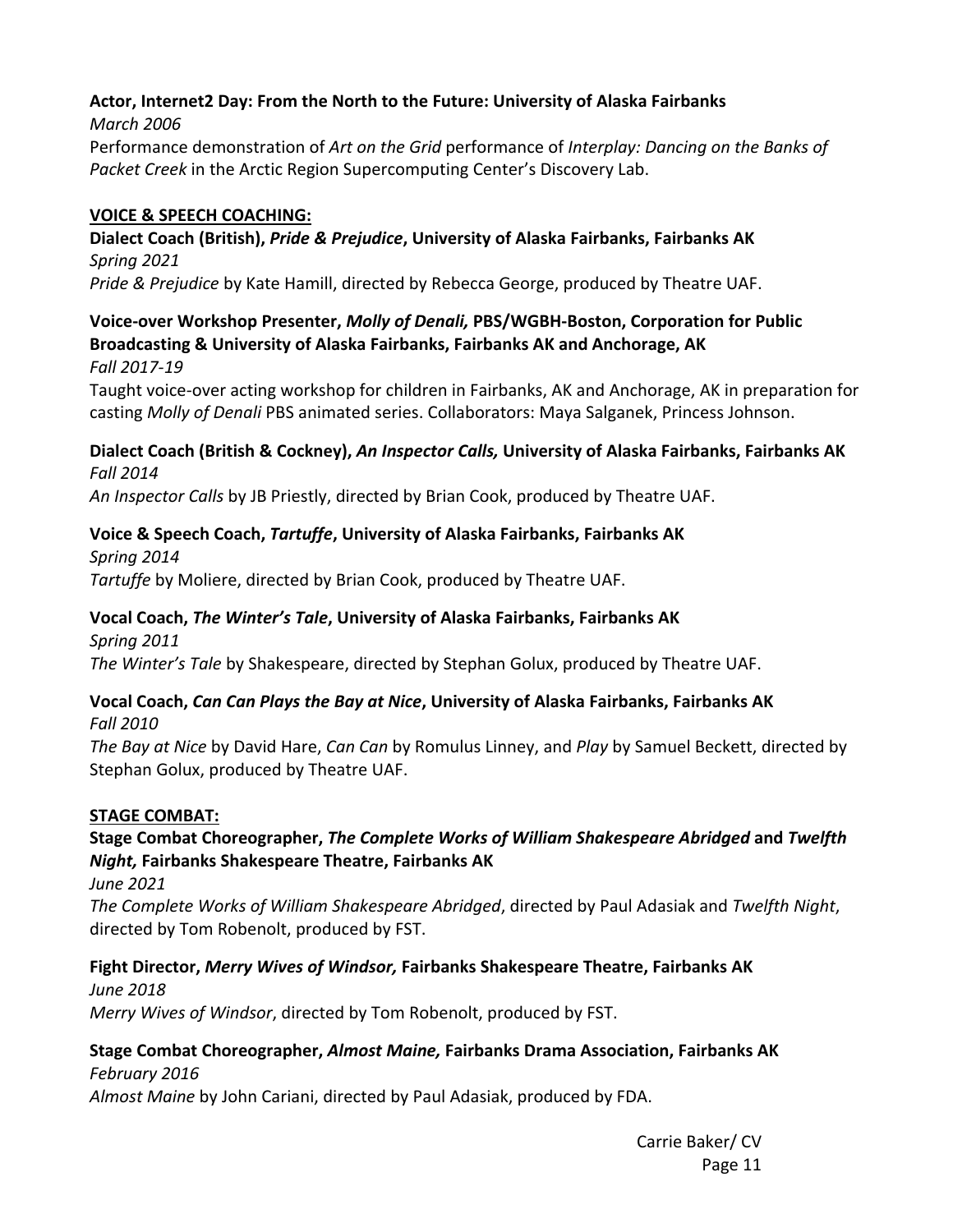## **Stage Combat Choreographer,** *Closer,* **Theatre UAF, Fairbanks AK**

*January 2016 Closer* by Patrick Marber, directed by Ian Buoncore, produced by Theatre UAF.

#### **Stage Combat Coach,** *The Two Gentlemen of Verona,* **Fairbanks Shakespeare Theatre, Fairbanks AK**  *July 2015*

*The Two Gentlemen of Verona*, directed by Andrew Cassel, produced by FST.

#### **Stage Combat Coach,** *The Mousetrap,* **Fairbanks Drama Association, Fairbanks AK**

*October 2014 The Mousetrap* by Agatha Christie, directed by Andrew Cassel, produced by FDA.

# **Stage Combat Coach,** *Born Yesterday,* **Fairbanks Drama Association, Fairbanks AK**

*February 2011 Born Yesterday* by Garson Kanin, directed by Michael McIntyre, produced by FDA.

#### **PUBLIC SPEAKING COACHING:**

# **Guest Lecture:** *Public Readings for Fiction Writers,* **University of Alaska Fairbanks**

#### *November 2019*

Conducted workshop on public readings for Gerrie Brightwell's English 671 Creative Writing Workshop class. Presented class with projection, articulation, and acting tips, then coached writers on their public readings.

#### **Public Speaking Coach for Chancellor Steve Jones, University of Alaska Fairbanks**

 *Winter 2006‐ Spring 2008* 

 Coaching Chancellor Jones on public speaking skills. Work included speech preparation, vocal warm‐ ups, and review and discussion of digitally recorded speeches.

#### **Guest Lecture:** *Public Speaking Pointers for Presentations,* **University of Alaska Fairbanks** *February 2007*

Conducted workshop on public speaking for Clara Deal's Chemistry 481/482/692 class.

## **Guest Lecture:** *Public Speaking Pointers for Teachers,* **University of Alaska Fairbanks**

*November 2006* 

Conducted workshop on public speaking for Todd Sherman's MFA Graduate Art class, prepping students for teaching.

#### **THEATRE AND ELEMENTARY EDUCATION:**

#### **Theatre Specialist, Project ARTiculate: Visual Arts Institute, Fairbanks AK**

*Summer 2006, 2007* 

Served as Theatre Specialist for The Visual Arts Institute: Project ARTiculate, a program funded by a 3–year U.S. Department of Education Development and Dissemination Grant from the Office of Innovation and Improvement. Taught elementary school teachers (K‐8) from around Alaska how to incorporate theatre and movement exercises into their classrooms. Exercises included theatre games, improvisation, scene work, spoken word poetry, and an introduction to Shakespeare for elementary‐ age students. Project culminated with teachers developing their own theatre/ movement lesson plans.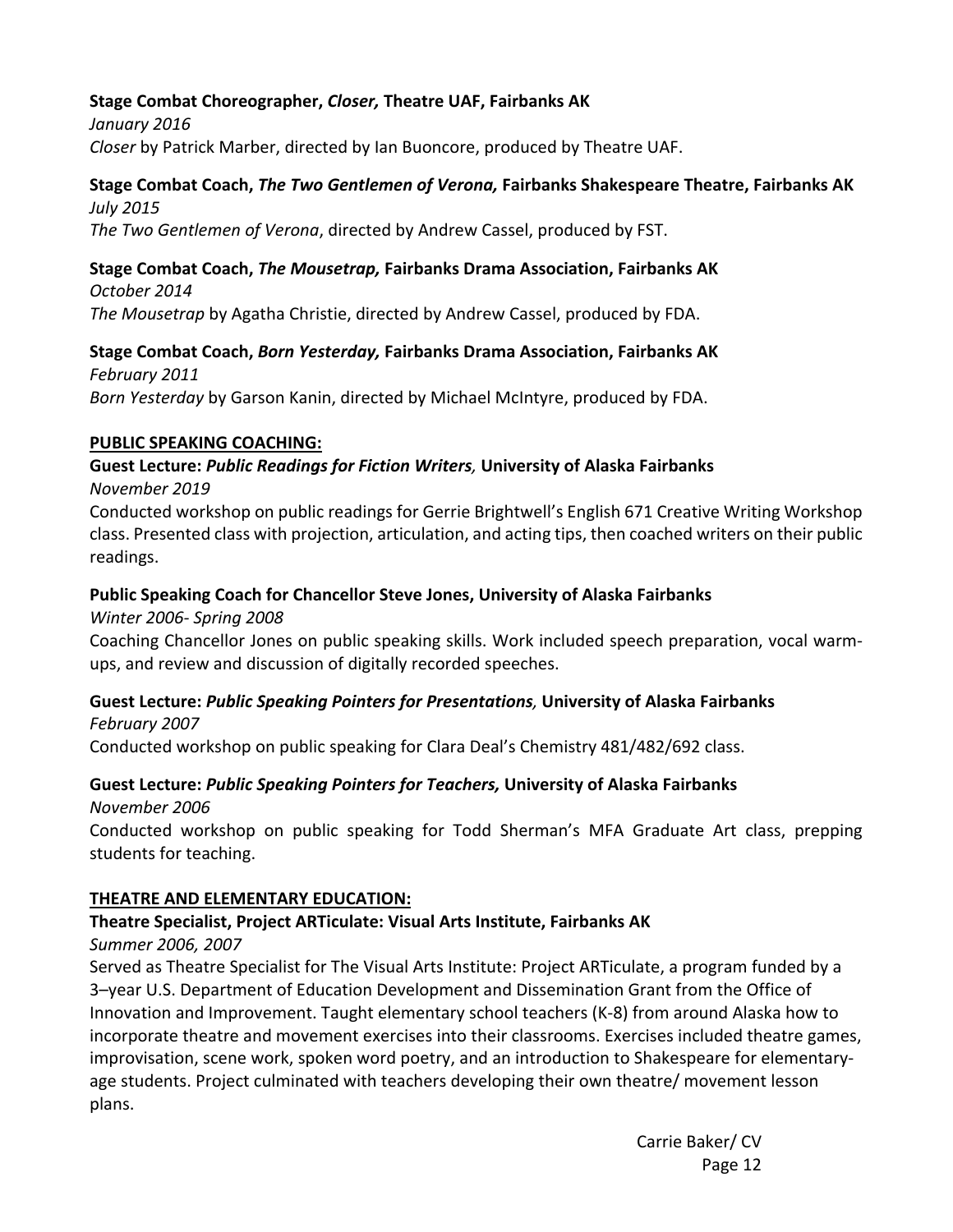## **Guest Lecture:** *Theatre in the Elementary Classroom,* **University of Alaska Fairbanks**

#### *October 2006*

Conducted workshop on incorporating theatre into the elementary classroom for Joan Hornig's ED 310 Class.

#### **THEATRE/ FILM EDUCATION:**

## **Guest Lectures:** *Dead Man's Cell Phone***, University of Alaska Fairbanks**

*April 2019* 

Guest lectures for Rebecca George's FLPA 332 Stage Directing class and Kade Mendelowitz's FLPA 247 Intro to Production Design class.

## **Guest Lecture:** *Five Women Wearing the Same Dress***, University of Alaska Fairbanks**

*March 2017*  Guest lecture for Rebecca George's FLPA 332 Stage Directing class.

## **Acting Coach: Sienna Hovenden, Lathrop High School**

*Spring 2015*  Acting coach for Sienna Hovenden for her role of Mrs. Banks in Mary Poppins.

## **Acting Coach: Kaylee Miltersen, University of Alaska Fairbanks**

*Fall 2014*  Acting coach for Kaylee Miltersen's Junior Recital in Music Department.

## **Master Class: Acting for Singers, University of Alaska Fairbanks**

*November 2013*  Guest lecture for Dr. Jaunelle Celaire's studio. Coached singers on acting.

## **Guest Lecture:** *Introduction to Acting***, University of Alaska Fairbanks**

*February 2011*  Guest lecture for Ellen Watabe's ART/MUS/THR 200X class.

## **Guest Lectures:** *Acting for the Camera***, University of Alaska Fairbanks**

*October 2010, 2009*  Guest lecture for Maya Salganek's FLM 271 class.

## **Guest Lecture:** *Three Days of Rain***, University of Alaska Fairbanks**

*November 2006*  Guest lecture for Chris Coffman's ENG 445 class.

## **Guest Lecture:** *Working with Actors on Camera***, University of Alaska Fairbanks**

*November 2006*  Guest lecture for Anatoly Antohin's FLM 331 class.

## **PUBLISHED REVIEWS OF MY CREATIVE WORK:**

Hannon, Robert. "Theatre Review: 'Seminar' is all about who's got the write stuff" *Fairbanks Daily News‐Miner.* 7 Apr. 2022.

Wiser, Scott. "Review: 'Twelfth Night' showcases a return to live theater in Fairbanks" *Fairbanks Daily News‐Miner.* 29 Jul. 2021.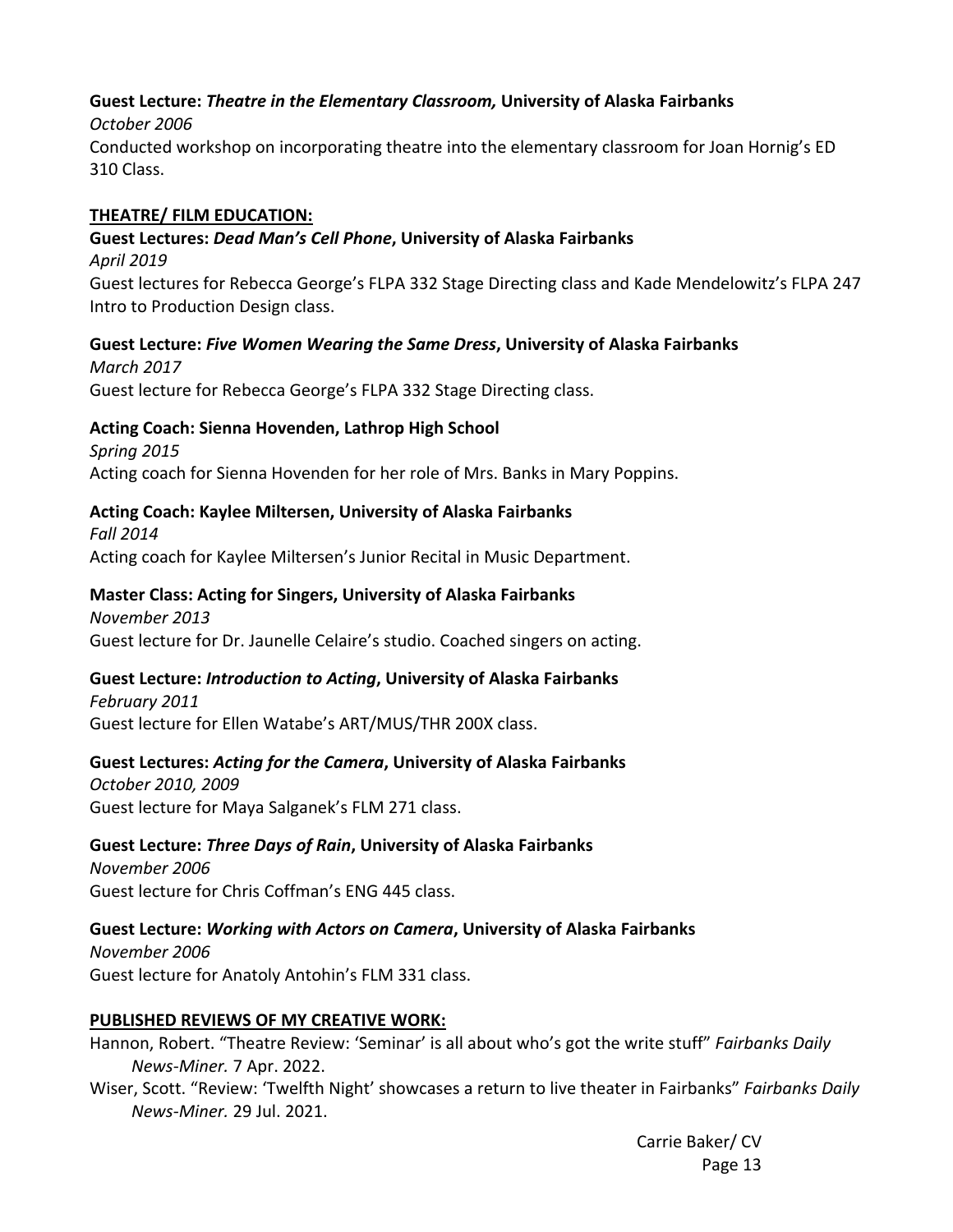Wiser, Scott. "Theater review: In the world of virtual theater, not everything is written for the computer screen" *Fairbanks Daily News‐Miner.* 22 Apr. 2021.

Wiser, Scott. "UAF Theatre and Film slays monsters — and the pandemic stage — with its first virtual performance" *Fairbanks Daily News‐Miner.* 10 Dec. 2020.

Black, Gary. "Love and technology's death rattle ring clear in 'Dead Man's Cell Phone'" *Fairbanks Daily News‐Miner.* 4 Apr. 2019.

Wiser, Scott. "'Avenue Q' is the adult puppet show we need" *Fairbanks Daily News‐Miner.* 15 Nov. 2018.

Wiser, Scott. "'Merry Wives of Windsor' captures all that is summer Shakespeare" *Fairbanks Daily News‐Miner.* 11 Jul. 2018.

Wiser, Scott. "All the world's a rowdy stage in a punked‐out 'Midsummer Night's Dream'" *Fairbanks Daily News‐Miner*. 29 Mar. 2018.

Wiser, Scott. "Theatre UAF's high‐energy children's production is a tale for all ages" *Fairbanks Daily News‐Miner*. 15 Feb. 2018.

McCrea, Scott. "Five Women is a girls' night out that all can enjoy" *Fairbanks Daily News‐Miner*. 30 Mar. 2017.

Black, Gary. "Review: The gut‐punching truth of Theatre UAF's Stop Kiss" *Fairbanks Daily News‐Miner*. 5 Nov. 2015.

Black, Gary. "From the ashes, a morality tale cloaked in a wonderland" *Fairbanks Daily News‐Miner*. 23 Apr. 2015.

Withington, Nikki. "Theatre UAF Answers the Inspector's Call" *Fairbanks Daily News‐Miner*. 14 Nov. 2014.

McCrea, Scott. "UAF's Speech & Debate is Refreshing" *Fairbanks Daily News‐Miner.* 29 Mar. 2013.

McGroarty, Eric. "Optimism, wonder, energy, and tight asses: Speech & Debate pleases the masses" *The Sun Star*. 26 Mar. 2013

Caldwell, Suzanna. "'The Messenger' isn't perfect, but a step towards greater things" *Fairbanks Daily News‐Miner.* 4 May 2012.

McCrea, Scott. "'Vinegar Tom' offers impressive, timeless storytelling" *Fairbanks Daily News‐Miner.* 30 Apr. 2010.

Hannon, Robert. "Strong acting, set enhance emotional play" *Fairbanks Daily News‐Miner*. 23 Oct. 2009.

Bello, Ademola. "UAF production engages, provokes" *Fairbanks Daily News‐Miner*. 21 Nov. 2008.

Hannon, Robert. "Refreshing take on 'Shrew' makes a funny, thoughtful production" *Fairbanks Daily News‐Miner*. 11 Jul. 2008

Hannon, Robert. "Vivid atmosphere, acting bring life to UAF's 'Gentlemen'" *Fairbanks Daily News‐ Miner*. 16 Nov. 2007.

Gadilauskas, Karin. "'Gentlemen of Verona' keeps it simple, delightful on stage" *The Sun Star.* 13 Nov. 2007.

Dunham, Mike. "Dark Fairbanks movie worth watching" *Alaska Dispatch News.* 6 Dec. 2008.

Hannon, Robert. "'Pericles' skillfully chronicles life of troubled prince" *Fairbanks Daily News‐Miner*. 23 Mar. 2006.

Cling, Carol. "Kildare outstanding as villainous Iago in 'Othello'" *Las Vegas Review Journal.* 5 Jul. 2002. Whitney, Susan. "'Hay,' 'Harvey,' hilarious; 'La Mancha' entertaining" *Deseret News.* 4 Jul. 2002. Lincoln, Ivan. "The Two Gentlemen of Verona" *Deseret News.*  6 Jul. 2001.

Lincoln, Ivan. "Julius Caesar" *Deseret News.*  6 Jul. 2001.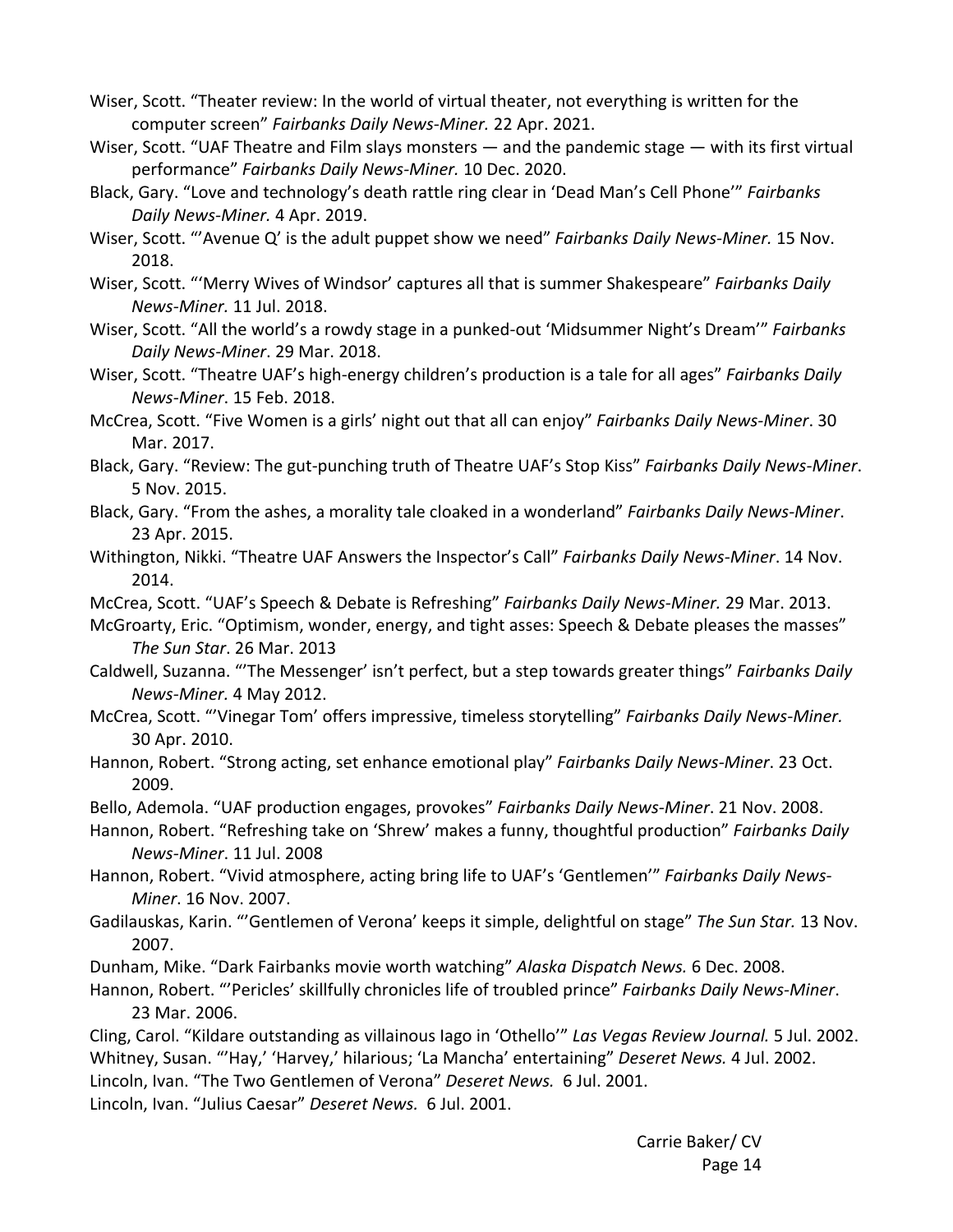Reynolds, Judith. "Utah Shakespearean Festival worth the drive to Cedar City" *Las Vegas Review Journal.* 6 Jul. 2001.

Shulze, Alexa. "Raw Vitality, Vibrant Cast Propel "Tin Roof'" *New University Spotlight.* 16 Apr. 2001. Beck, John. "'Cross Road' a welcome change of pace" *The Press Democrat.* 9 Jul. 2000.

Howell, Daedalus. "Doggone Good: 'Sylvia' offers fetching tale of puppy love" *The Sonoma County Independent.* 5 Jul. 2000.

Triplett, William. "Giving Russia the 'Blues'" *The Washington Post.*  12 Nov. 1998.

Pressley, Nelson. "'Rocking' rides a horse angrily going nowhere" *Metropolitan Times.* 14 Apr. 1998.

Triplett, William. "Intellectual Hilarity: FraudProd's 'Rocking Back and Forth'" *The Washington Post.* 14 Apr. 1998.

#### **PUBLISHED ARTICLES ABOUT MY CREATIVE WORK:**

- Segler, Galina. "UAF Theatre shows off with upcoming performance, 'The Misanthrope'" *Fairbanks Daily News‐Miner.* 11 Nov. 2021.
- Black, Gary. "At Jack Townshend Point, it's two times the Shakespeare" *Fairbanks Daily News‐Miner.* 22 Jul. 2021.
- Thomas, Maisie. "Theatre UAF takes Jane Austen on a digital journey in 'Pride and Prejudice'" *Fairbanks Daily News‐Miner.* 22 Apr. 2021.
- Black, Gary. "Literary fave 'Pride and Prejudice' opens at UAF" *Fairbanks Daily News‐Miner.* 15 Apr. 2021.

Black, Gary. "University of Alaska Fairbanks theater department launches into new territory with first streaming production" *Fairbanks Daily News‐Miner.* 3 Dec. 2020.

Black, Gary. "COVID‐19 shuts down the Fairbanks entertainment world" *Fairbanks Daily News‐Miner.*  19 Mar. 2020.

Benson, Diane L'exis'. "Molly of Denali" *Clarity Magazine*. Oct. 2019.

Black, Gary. "Film Showcase puts spotlight on student works at University of Alaska Fairbanks" *Fairbanks Daily News‐Miner.* 31 Oct. 2019.

- Black, Gary. "A world of technology, plugged into a dead man's cell phone" *Fairbanks Daily News‐ Miner.* 28 Mar. 2019.
- Long, Kyrie. "The long road to 'Avenue Q' makes a stop at the Salisbury Theatre" *Fairbanks Daily News‐Miner*. 8 Nov. 2018.
- Black, Gary. "Summer Shakespeare takes the stage with 'Merry Wives of Windsor'" *Fairbanks Daily News‐Miner.* 5 Jul. 2018.
- Bohman, Amanda. "PBS cartoon to depict life in rural Alaska" *Fairbanks Daily News‐Miner.* 17 May 2018.
- Black, Gary. "Puck goes punk in a new 'Midsummer Night's Dream'" *Fairbanks Daily News‐Miner.* 22 Mar. 2018.
- Black, Gary. "Theatre UAF production is a children's tale with lessons for all *Fairbanks Daily News‐ Miner.* 8 Feb. 2018.
- Tarnai, Nancy. "Learning acting fundamentals proves life changing" *Fairbanks Daily News‐Miner.* 4 Jan. 2018.
- Black, Gary. "Five women, the same dress and a wedding full of relationships" *Fairbanks Daily News‐ Miner.* 23 Mar. 2017.
- Black, Gary. "Puccini's Turandot comes to Davis Concert Hall this weekend" *Fairbanks Daily News‐ Miner*. 27 Apr. 2016.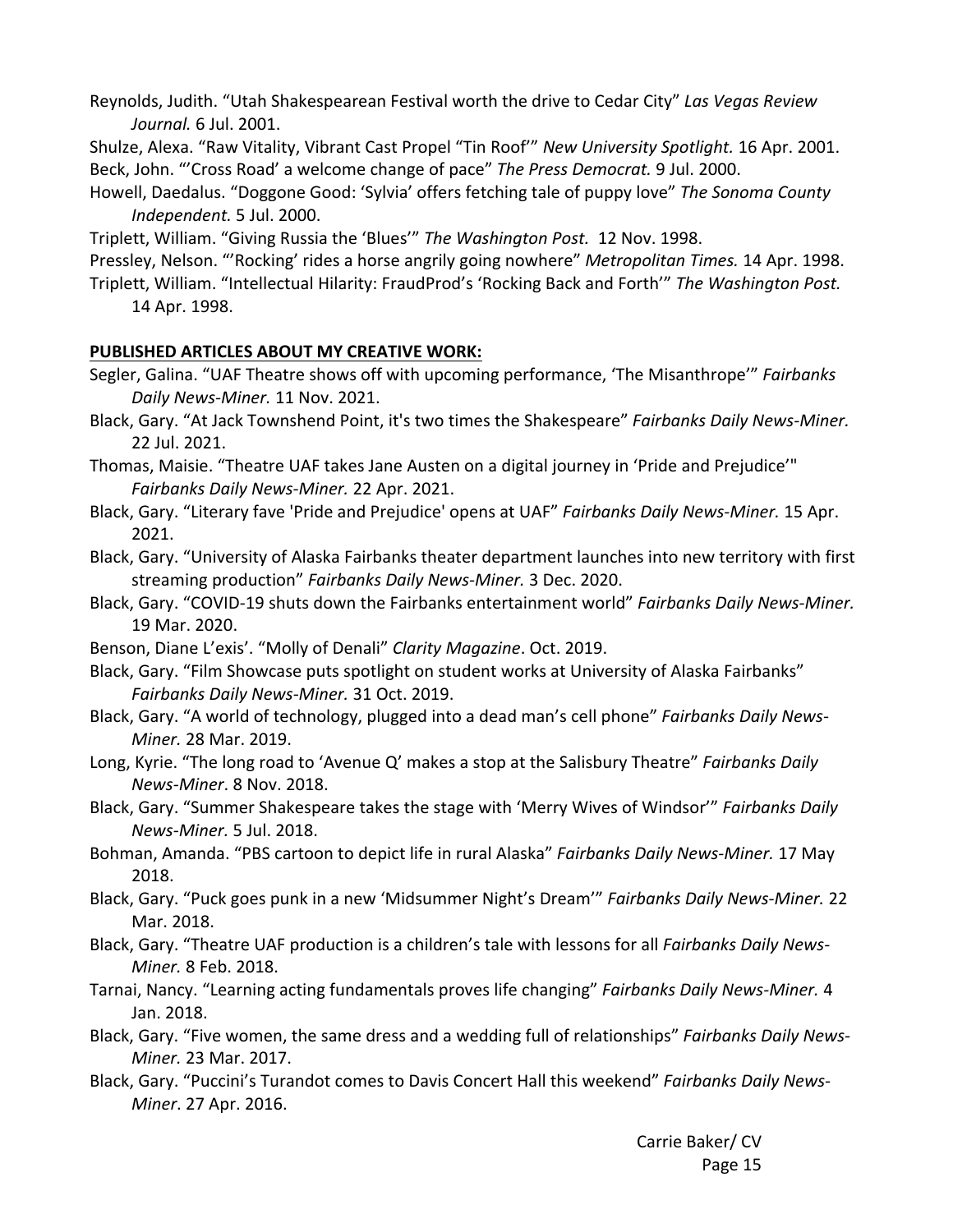- Black, Gary. "Fairbanks Symphony, choruses, UAF theatre all working to bring Puccini's Turandot to Davis Concert Hall" *Fairbanks Daily News‐Miner*. 20 Apr. 2016.
- Black, Gary. "Theatre UAF tackles LGBT issues with the play Stop Kiss" *Fairbanks Daily News‐Miner*. 29 Oct. 2015.
- Black, Gary. "The Ash Girl" *Fairbanks Daily News‐Miner*. 16 Apr. 2015.
- Black, Gary. "Murder and a Mystery Address the Class Struggle" *Fairbanks Daily News‐Miner*. 7 Nov. 2014.
- Salganek, Maya."In FRAME: UAF Students Gain Real World Experience" *Alaska Film Group: Reel Alaska*. Winter 2014.
- Black, Gary. "Film shot in Fairbanks gets red carpet" *Fairbanks Daily News‐Miner*. 1 Aug. 2014.
- Truitt, Brian. "Love isn't the only hazard in 'Mining for Ruby'" *USA Today*. 16 Jul. 2014.
- Black, Gary. "Performing groups merge forces for 'Verdi and the Bard'" *Fairbanks Daily News‐Miner.* 11 Oct. 2013.
- Allen, Sam. "Fairbanks in Film: Hollywood visits Interior Alaska to shoot the motion picture 'Mining for Ruby'" *Fairbanks Daily News‐Miner*. 9 Jun. 2013.

Black, Gary. "Theatre UAF goes on edge for today's teen" *Fairbanks Daily News‐Miner*. 22 Mar. 2013.

- Caldwell, Suzanna. "Setbacks don't keep 'The Messenger' from resurrecting" *Fairbanks Daily News‐ Miner.* 4 May 2012.
- Chavis, Lakeidra. "Mendelowitz shoots 'The Messenger,' debuts it at UAF" *The Sun Star.* 1 May 2012. Shields, Matt. "Alaskaland, the Movie"*49th Films Blog*. 17 Jul. 2011.
- Caldwell, Suzanna. "Nothing cold about Theatre UAF's 'The Winter's Tale'" *Fairbanks Daily News‐ Miner.* 22 Apr. 2011.
- Caldwell, Suzanna. "'The Telephone' rind for Opera Fairbanks" *Fairbanks Daily News‐Miner.* 12 April 2011.
- Editor. "UAF theatre professor finds balance in 'temporary' Fairbanks" *Fairbanks Daily News‐Miner.*  21 Mar. 2011.
- Caldwell, Suzanna. "Time Change: Exploring climate change through the arts" *Fairbanks Daily News‐ Miner.* 10 Sept. 2010.
- Hoffman, Jessica. "Collaboration key to Theatre UAF's 'Vinegar Tom'" *Fairbanks Daily News‐Miner.* 23 Apr. 2010.
- Stringer, Jacob. "Interplay: Event Horizon Technically Speaking: After 25 years, Another Language is still the innovator of multidisciplinary art" *City Weekly.* 12 Apr. 2010.
- Hoff, Jesse. "UAF Theatre presents: 'How I Learned to Drive'" *The Sun Star.* 20 Oct. 2009.
- BurnSilver, Glenn. "The drive for compassion and understanding" *Fairbanks Daily News‐Miner.* 16 Oct. 2009.
- Anklowitz, Ashley. "The Laramie Project" *The Sun Star*. 18 Nov. 2008.
- Goff, Erica. "How tolerant are you? Theatre UAF raises tough questions about hate" *Fairbanks Daily News‐Miner.* 7 Nov. 2008.
- Goff, Erica. "'Taming of the Shrew' brings timeless Shakespeare comedy to stage" 26 Jun. 2008.
- Richardson, Jeff. "Locally filmed 'Chronic Town' selected for Sundance" *Fairbanks Daily News‐Miner.* 14 Dec. 2007.
- Hang, Christi. "'Two Gentlemen' get glamorous in latest Theatre UAF production" *Fairbanks Daily News‐Miner.* 9 Nov. 2007.
- Richardson, Jeff. "A virtual theatre: Discovery Lab helps bring theatre into the computer age" *Fairbanks Daily News‐Miner.* 29 Apr. 2007.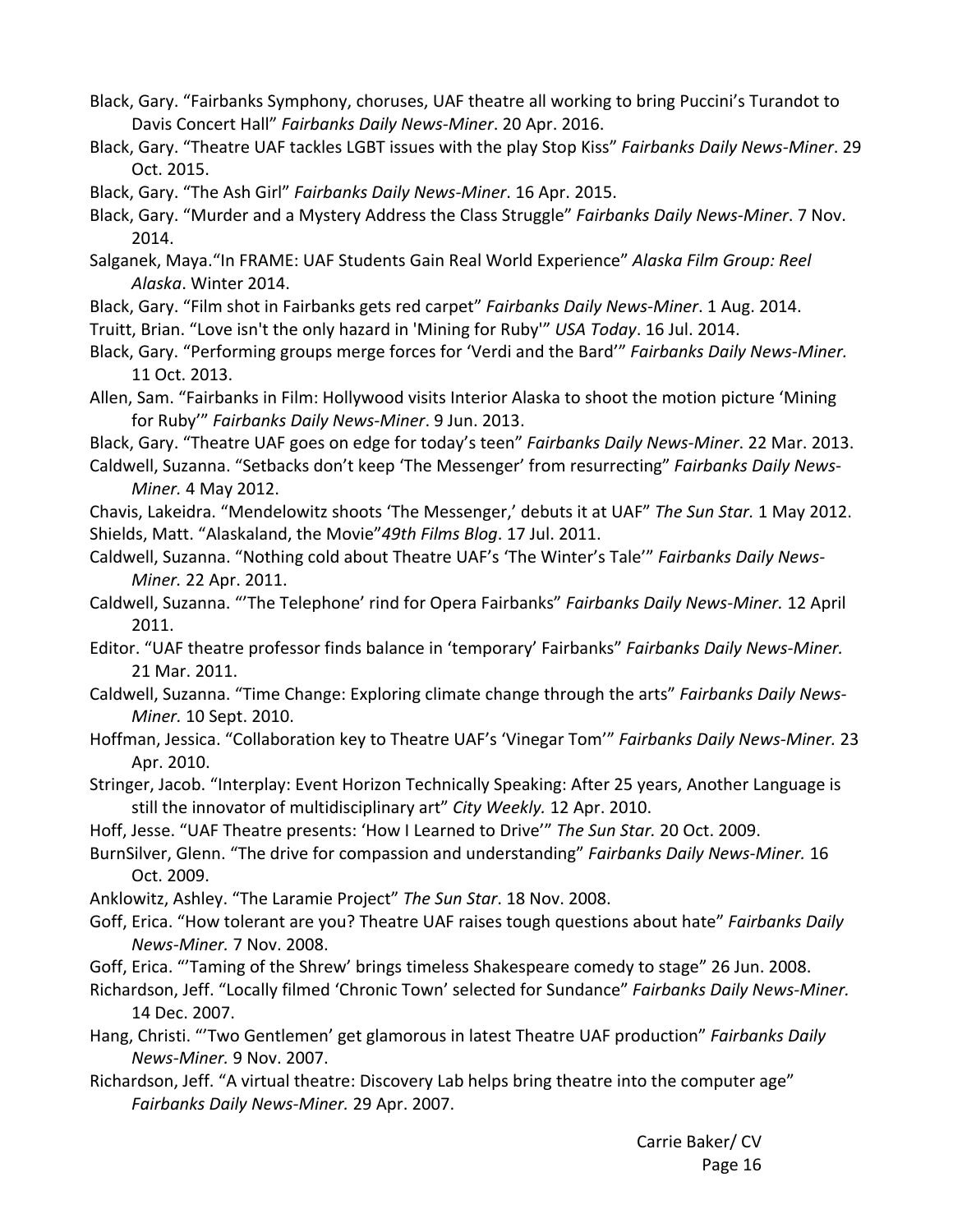McElroy, Steven. "'Patriot Act (an occurrence at Yankee stadium)'" *The New York Times.* 20 Apr. 2007. Damron, Debra. "Pioneers in the land of the midnight sun" *Currents.* Summer, 2007.

- Moran, Tom. "Small town, big stage: theatre conference attracts local actors, playwrights" *Fairbanks Daily News‐Miner.* 15 Jul. 2007.
- Pfalmer, Doris. "Project Articulate: Institute shows teachers how to integrate art into classroom" *Fairbanks Daily News‐Miner.* 27 Aug. 2006.
- Hart, Melissa. "'Three Days' takes time warp" *Fairbanks Daily News‐Miner.* 9 Nov. 2006.

Koerner, Kay. "'Three Days of Rain' surprisingly good" *The Sun* S*tar.* 21 Nov. 2006.

- Hart, Melissa. "Sudsy Shakespeare: Bard's soap opera 'Pericles' to open new theatre" *Fairbanks Daily News‐Miner.* 9 Mar. 2006.
- Baker, Celia. "Shakespearean Festival opens, its founder offers tips to enjoying the Bard" *The Salt Lake Tribune*. 19 Jun. 2002.
- Cling, Carol. "Extra Effort: Tony Award prompts Utah Shakespearean Festival to work even harder" *Las Vegas Review Journal.* 6 Jul. 2001.
- Baker, Celia. "At the USF, acting like Shakespeare would have wanted" *The Salt Lake Tribune.* 1 Jul. 2001.
- Kociela, Ed. "Shakespearean Festival recalls history, prepares for 40th season to open Monday" *The Spectrum.* 24 Jun. 2001.
- Rose, Lloyd. "Here & Now: Theatre" *The Washington Post.* 28 Jan. 1996.

## **TELEVISION & RADIO INTERVIEWS:**

*She Kills Monsters:* KUAC 89.9FM with Robert Hannon "Northern Sound Bites"

*She Kills Monsters:* KIAK‐FM with Pete Van Nort

*Turandot*: KUAC 89.9 FM with Eduard Zilberkant and Susie Hackett.

*The Ash Girl*: KIAK‐FM, KFBX‐AM 970

*Verdi and the Bard*: Channel 11, NBC affiliate. 11 Oct. 2013.

*Speech & Debate*: Channel 13, CBS affiliate; Extreme Alaska. 22 Mar. 2013.

- *Vinegar Tom*: KUAC 89.9 FM; Channel 13 CBS news affiliate; Channel 11, NBC affiliate; Channel 7, FOX affiliate.
- *How I Learned to Drive*: Channel 13, CBS news affiliate; Channel 11, NBC news affiliate; KUAC 89.9 FM with Ray Funk; KUAC 89.9 FM with Susie Hackett.

*The Laramie Project*: KUAC 89.9 FM with Ray Funk; Clear Channel Radio KIAK 102.5 FM with Peter Van Nort; Clear Channel Radio 970 AM with Charlie O'Toole; Channel 11, NBC News Affiliate.

- *The Two Gentlemen of Verona*: Channel 13, CBS News Affiliate; Channel 11, NBC News Affiliate, KUAC 89.9 FM with Ray Funk
- *Three Days of Rain*: KUAC 89.9 FM with Sarah Neil; Channel 13, CBS News Affiliate; Channel 11, NBC News Affiliate

*Pericles*: KUAC 89.9 FM with Ray Funk

## **PROFESSIONAL AFFILIATIONS:**

Actors' Equity Association (AEA), member since 2004.

Screen Actors Guild‐American Federation of Television and Radio Artists (SAG‐AFTRA), member since 2002.

Theatre Communications Group (TCG), member since 2008.

Phi Beta Kappa Society, Chapter: Beta of Vermont, member since 1996.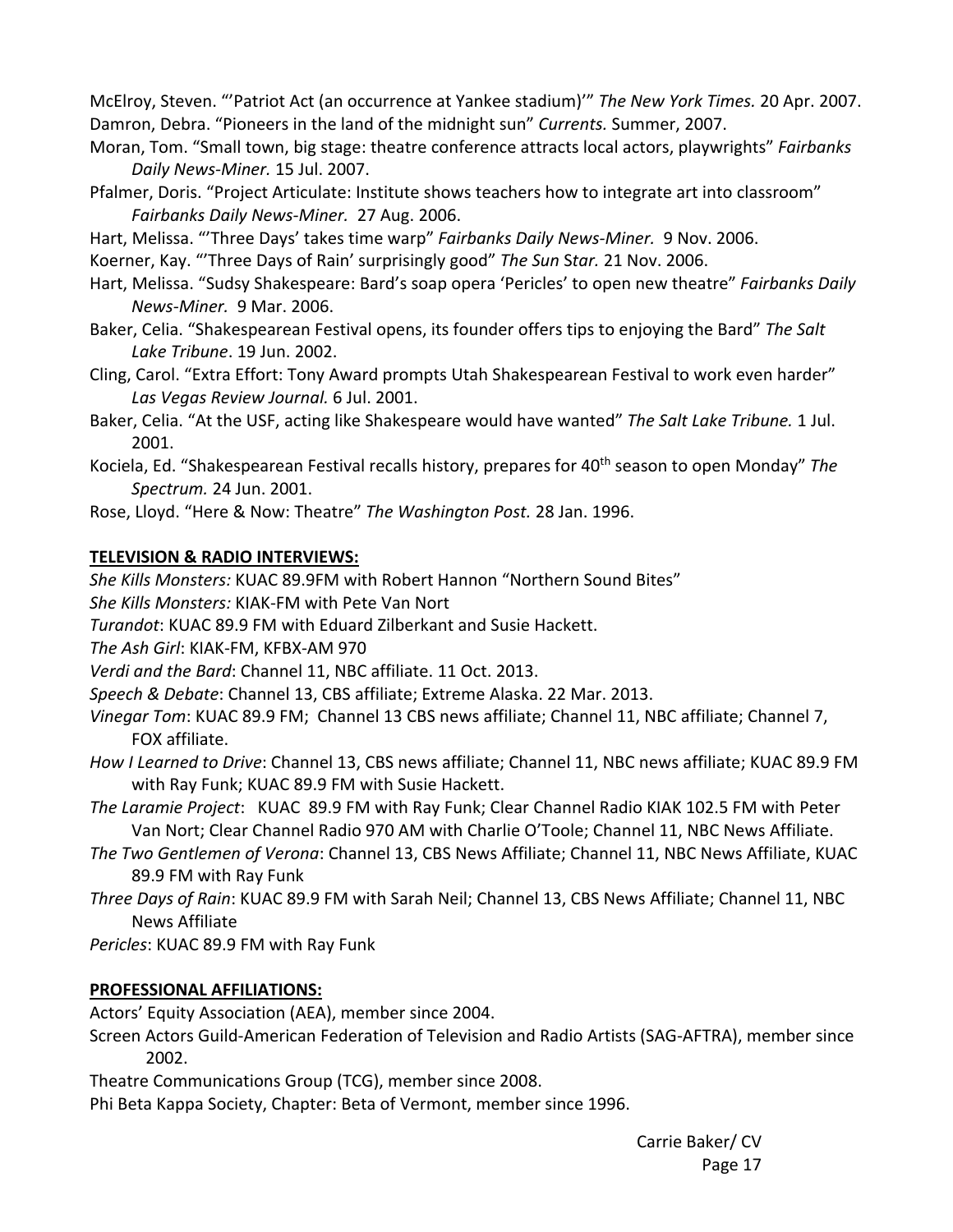#### **PROFESSIONAL SERVICE:**

Industry Council, Hussian College (formerly Studio School), Los Angeles, CA, April 2014‐Present. National Advisory Board Member, Last Frontier Theatre Conference, July 2008‐Present. Advisory Council, Fairbanks Shakespeare Theatre, October 2014‐Present. Vice President, Board of Directors, Fairbanks Shakespeare Theatre, November 2008‐August 2010. Member, Board of Directors, Fairbanks Shakespeare Theatre, July 2008‐November 2008.

#### **ACADEMIC SERVICE:**

Associate Dean, College of Liberal Arts, University of Alaska Fairbanks, Fall 2021‐Present. Dean Advisory Committee, College of Liberal Arts, University of Alaska Fairbanks, 2020‐21. Theatre & Film Department Chair, University of Alaska Fairbanks, Summer 2012‐2021. Arts & Communication Unit Peer Committee Chair, University of Alaska Fairbanks, Fall 2019. Arts & Communication Unit Peer Committee, University of Alaska Fairbanks, Fall 2012‐Present.

Wood Talent Grant Committee, University of Alaska Fairbanks, Summer 2013‐Present.

UA Restructuring Steering Committee, Arts, Humanities, Social Sciences, and Sciences, University of Alaska, Fall 2018‐19.

Theatre & Film Department Committee Chair, Curriculum Revision, Fall 2015‐Present.

Theatre & Film Department Committee Chair, Assessment, Spring 2014‐Present.

Strategic Enrollment Planning Steering Committee, University of Alaska Fairbanks, Fall 2018‐Spring 2019.

Theatre & Film Department Committee Chair, Program Review, Fall 2012, Fall 2014, Fall 2018, Fall 2019.

Theatre & Film Department Committee Chair, Special Program Review Improvement Plan, Fall 2016. Search Committee Chair, Theatre & Film Department hiring tenure track faculty positions, Fall 2012,

Fall 2014, Fall 2016.

Faculty Senate, University of Alaska Fairbanks, Fall 2008‐Spring 2012.

Curricular Affairs Committee, University of Alaska Fairbanks, Fall 2008‐Spring 2012.

General Education Revitalization Committee, University of Alaska Fairbanks, Spring 2011‐2012.

Committee with FNSB School District on high school students transitioning to UAF, Spring 2011.

Core Review Committee, University of Alaska Fairbanks, Fall 2006‐Spring 2008.

Theatre & Film Department Committee, Program Review, Fall 2009, Fall 2010.

Theatre & Film Department Search Committee hiring tenure track faculty positions, Spring 2009.

Theatre & Film Department Committee (s) Chair, Assessment Materials Revision, Spring/Fall 2009, 2014, 2016, 2020.

Theatre & Film Department Committee Chair, Unit Criteria Development, Spring 2009‐ Fall 2009. Search Committee, Theatre & Film Department hiring term faculty position, Spring 2008.

Search Committee, Theatre & Film Department hiring staff position, Fall 2007, 2017, 2018.

Theatre & Film Department Committee(s), Curriculum Revision, Fall 2005‐Spring 2007, Fall 2010, Fall 2013, Fall 2014.

## **PUBLIC SERVICE:**

Outreach in public schools, including organizing school performances at Theatre UAF, providing scene presentations and Q&A sessions in schools, giving guest lectures in schools, providing tours and acting workshops for K‐12 students visiting Theatre & Film UAF, visiting local school career days, and coaching local high school students for acting auditions, 2005‐Present.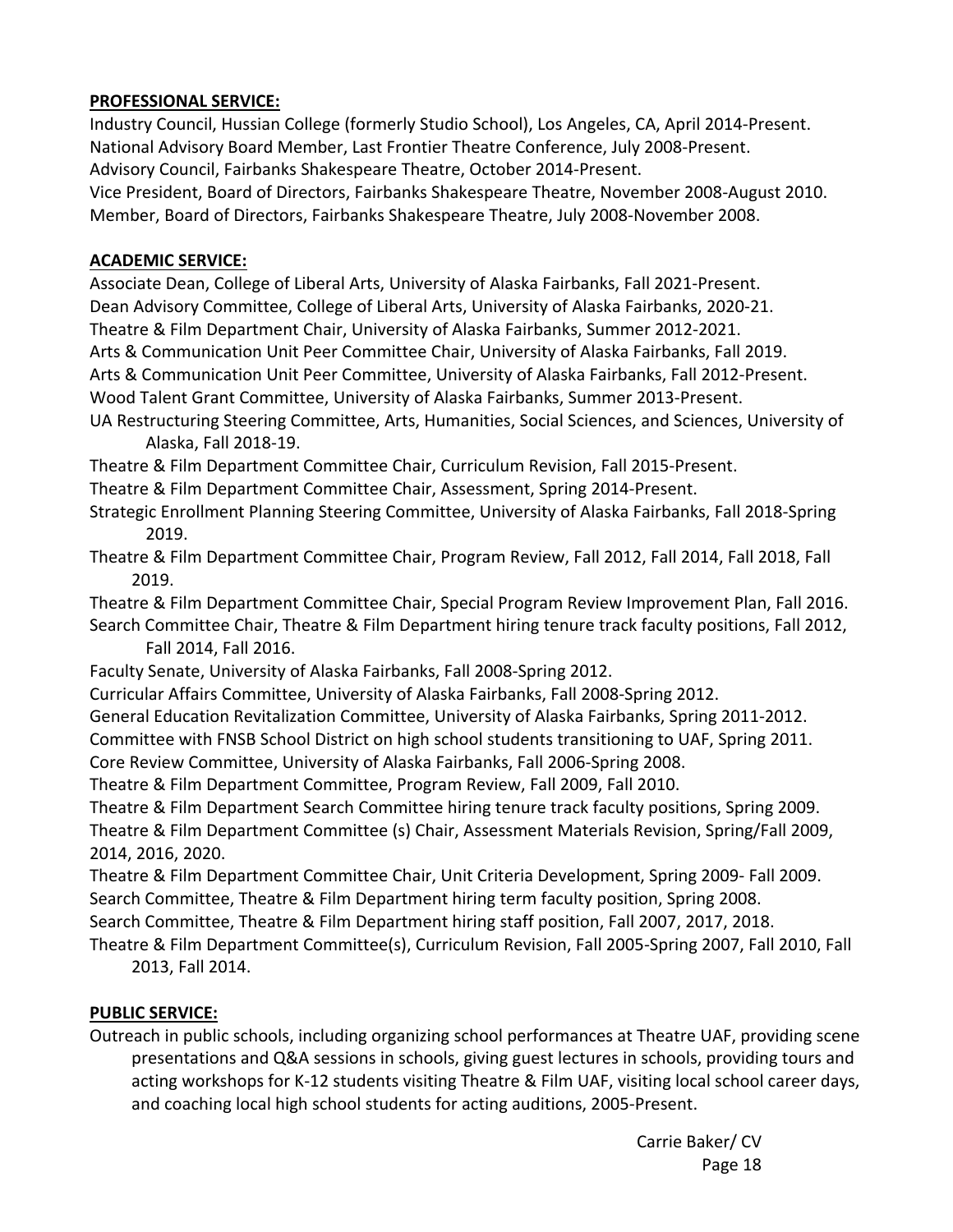#### **AWARDS, HONORS & GRANTS:**

2022 *ASUAF Professor of the Year*, University of Alaska Fairbanks 2022 Nomination *Robert PIacenza Teaching Excellence Award*, Honors College, University of Alaska Fairbanks 2018 Promotion to Professor of Theatre & Film, University of Alaska Fairbanks 2018 UNAC Travel Award, UAF Provost, University of Alaska Fairbanks 2017 Nomination *Emil Usibelli Award for Distinguished Teaching*, University of Alaska Fairbanks 2017 UNAC Travel Award, UAF Provost, University of Alaska Fairbanks 2015 Nomination *Emil Usibelli Award for Distinguished Teaching*, University of Alaska Fairbanks 2014 Travel Award, College of Liberal Arts, University of Alaska Fairbanks 2014 Merit Award, College of Liberal Arts, University of Alaska Fairbanks 2013 Collaborative Arts Council Grant, University of Alaska Fairbanks 2012 Tenure and Promotion to Associate Professor of Theatre & Film, University of Alaska Fairbanks 2012 Instructional Equipment Grant, University of Alaska Fairbanks 2010 Dean's Discretionary Fund Grant, College of Liberal Arts, University of Alaska Fairbanks 2010 Last Frontier Theatre Conference Travel, Prince William Sound Community College 2009 Last Frontier Theatre Conference Travel, Prince William Sound Community College 2008 Nomination *Outstanding Advisor Award*, Student Drama Association, Student Organization Awards, University of Alaska Fairbanks 2007 *Excellence in Teaching Award*, College of Liberal Arts, University of Alaska Fairbanks 2007 Last Frontier Theatre Conference Travel, Prince William Sound Community College 2007 Dean's Discretionary Fund Project Grant, College of Liberal Arts, University of Alaska Fairbanks 2007 Travel Award, College of Liberal Arts, University of Alaska Fairbanks 2007 Faculty Development Travel Award, University of Alaska Fairbanks 2006 *Excellence in Teaching Award*, College of Liberal Arts, University of Alaska Fairbanks 2006 Travel Award, College of Liberal Arts, University of Alaska Fairbanks 2006 Faculty Development Travel Award, University of Alaska Fairbanks 2005 Travel Award, College of Liberal Arts, University of Alaska Fairbanks

2005 Faculty Development Travel Award, University of Alaska Fairbanks

#### **REFERENCES:**

#### **Kade Mendelowitz**

Professor of Theatre & Film, University of Alaska Fairbanks kmendelowitz@alaska.edu /907‐ 474‐7638

#### **Ellen Lopez**

Dean, College of Liberal Arts, University of Alaska Fairbanks edlopez@alaska.edu / 907‐474‐7231

#### **Zoe Quist**

Los Angeles based free‐lance Film Director ponicklyproject@gmail.com / zoe@zoequist.com

## **Teresa K. Pond**

Cyrano's Theatre Company Artistic Director, Anchorage, AK tkpond@yahoo.com /917‐692‐7574